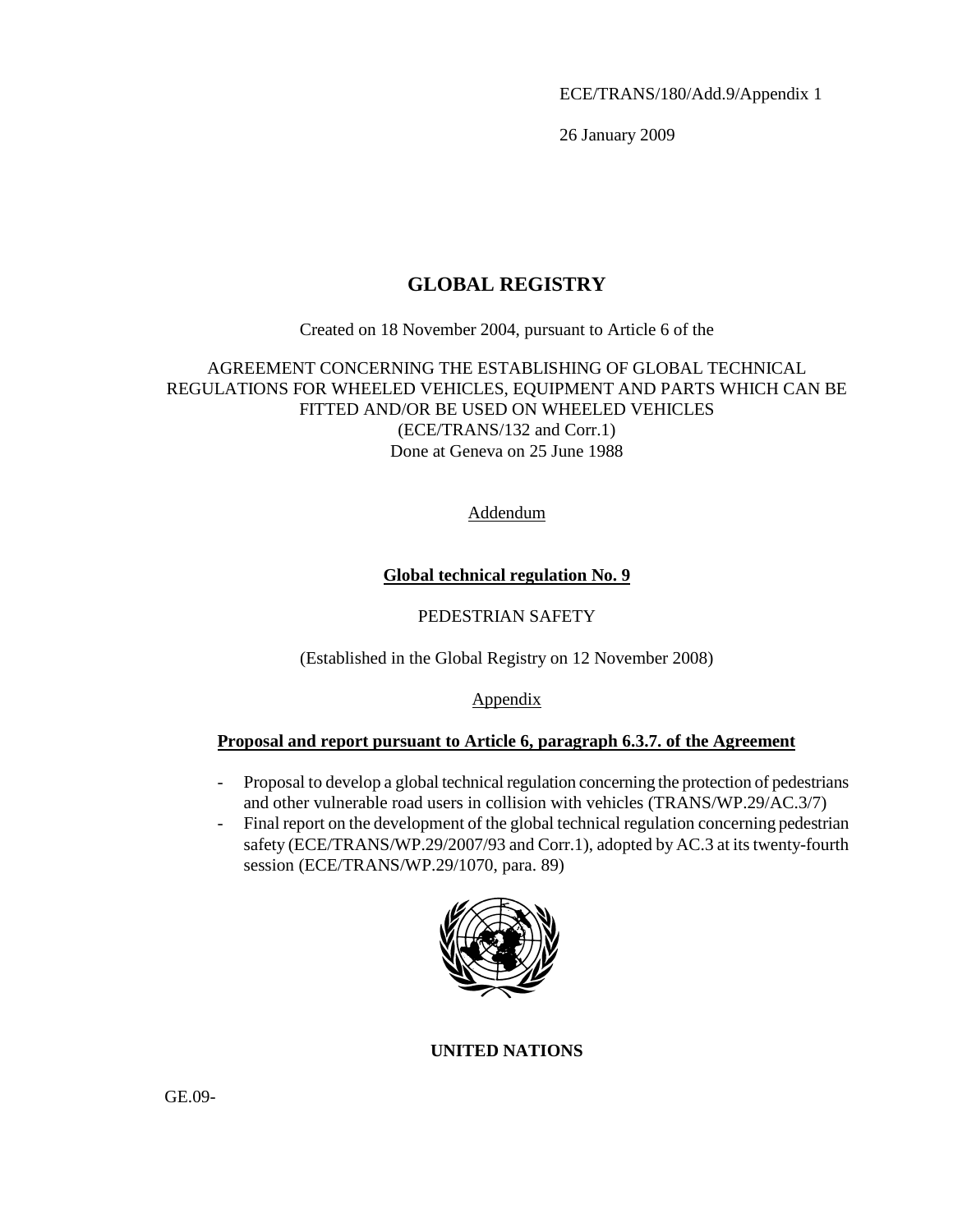## PROPOSAL TO DEVELOP A GLOBAL TECHNICAL REGULATION CONCERNING THE PROTECTION OF PEDESTRIANS AND OTHER VULNERABLE ROAD USERS IN COLLISION WITH VEHICLES

## I. OBJECTIVE OF THE PROPOSAL

1. Each Contracting Party to the 1998 Agreement has regulations with regard to road vehicle construction and safety. The purpose of the vast majority of these regulations is to ensure that the construction of the vehicles will provide the occupants with the required security and safety so as to reduce injury levels and fatalities.

2. Road accident statistics, however, indicate that a significant proportion of road casualties are pedestrians and cyclists who are injured as a result of contact with a moving vehicle. The majority of these injuries are caused by being struck by the front structure of the vehicle. Most of these accidents take place in urban areas where serious or fatal injuries can be sustained at relatively low speeds, particularly in the case of children.

3. Nevertheless, it is considered that there is scope to mitigate the severity of injuries to pedestrians by improving the frontal structures of motor vehicles. Above a certain speed the scope to reduce such injuries is limited but, at speeds below approximately 40 km/h, the possibility exists to significantly reduce the levels of injury sustained by pedestrians involved in frontal impacts with motor vehicles.

4. Clearly the maximum benefit from making vehicles pedestrian friendly would occur if all types of vehicles comply with these technical provisions, but it is recognized that their application to heavier vehicles (larger trucks and buses) would be of limited value and may not be technically appropriate in their present form. For this reason the scope of application will be limited to the passenger cars, sport utility vehicles (suvs), light tracks and other light commercial vehicles. Since these vehicle categories represent the vast majority of vehicles currently in use, the proposed measures will have the widest practicable effect in reducing pedestrian injuries.

### II. DESCRIPTION OF THE PROPOSED REGULATION

5. Through study reviews it has been concluded that child and adult heads and adult legs are the body regions to be most affected by contact with the front end of vehicles. On the vehicles themselves it has been seen that the bonnet top, the windscreen and the A-pillars are the vehicle regions mostly identified with a high potential for contact. The shape of the vehicle is also considered to be important as it can have influence on the injury levels. The speed to be considered is presently agreed as 40 km/h to provide good potential coverage of the injury frequency.

6. The proposed gtr will concentrate on the above body regions and vehicle contact areas for the development of an appropriate test regime to be used. The testing proposed will be based on separate component tests, i.e. separate head and leg impactors used. The specifications of the impactors and the application of the tests will be detailed.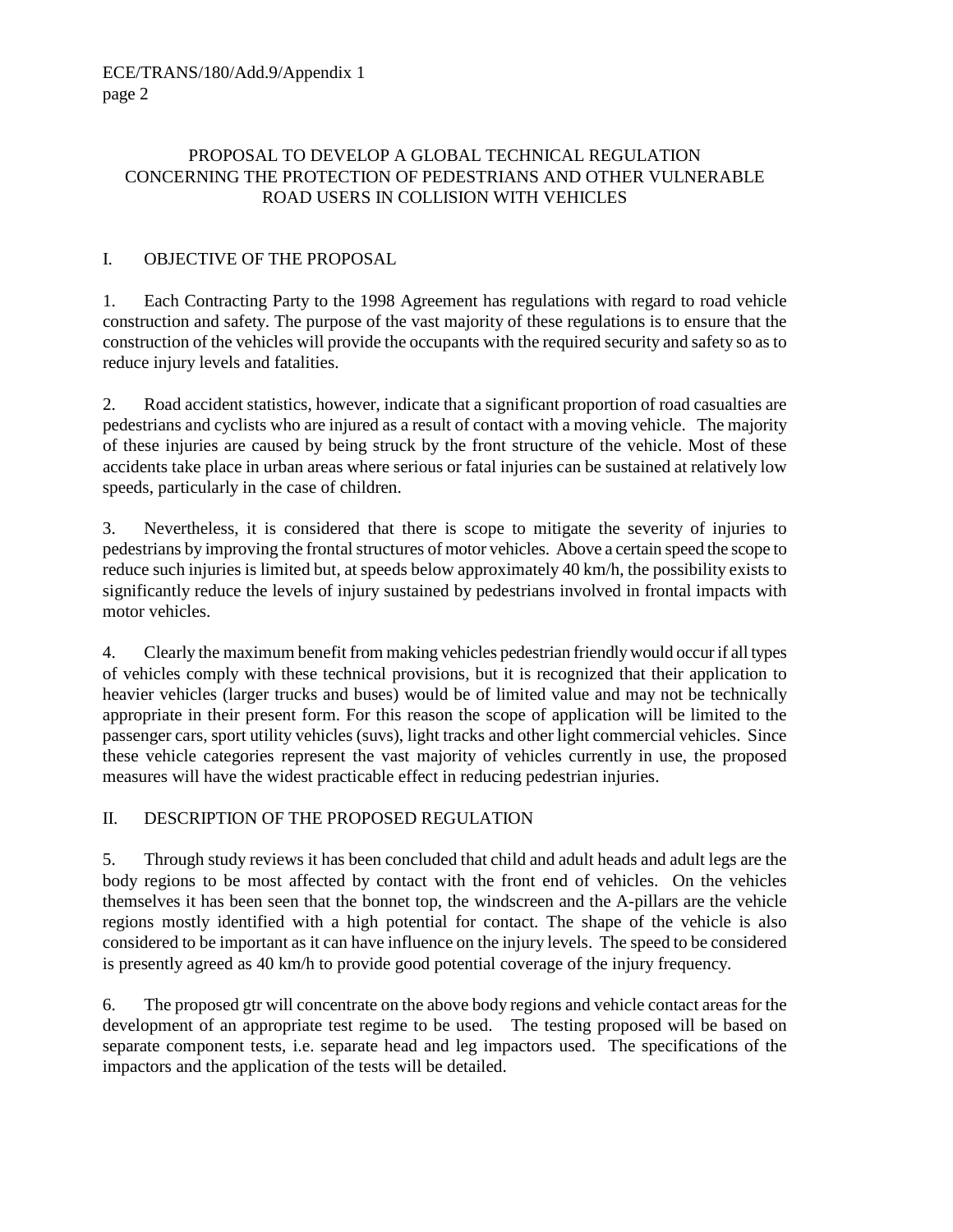7. It is proposed that the scope of the vehicles to be covered by the proposed gtr will be defined by use of a matrix of tests and vehicle category in order to cater for all the variances in vehicle category definition. By use of this approach each Contracting Party may accept the gtr while indicating which test it would apply to which vehicle category. It is to be stressed that this would be considered as a first approach to defining the scope of application and that the ultimate goal would be to comply with the vehicle categories being proposed by GRSG.

8. Elements, which cannot be agreed upon by the Working Party on topics of application and scope will be identified and dealt with in accordance with protocol established by AC.3 and WP.29.

### III. EXISTING REGULATIONS

9. At the present time there are no regulations concerning the provision of improved protection for pedestrians and other vulnerable road users in the Compendium of Candidates.

- 10. The following is a summary of work proceeding in this area:
	- (a) The Japanese Government has proposed a new regulation on pedestrian protection. The regulation will address the issues of providing protection for the child and adult heads. It will apply to passenger cars and small trucks with application from 2005 for new vehicle types and from 2010 for existing vehicle types (certain other vehicles have a timetable which is later by two years). The regulation will require compliance with test requirements using representative head impactors.
	- (b) The EU has recently adopted a similar Directive but which also covers requirements for leg injuries to be addressed. The proposal and its requirements will be incorporated into Community legislation under the EC whole vehicle type approval system set up by Directive 70/156/EEC, as amended. It will apply to passenger cars, suvs, light trucks and other light commercial vehicles with application dates in two phases starting in 2005 and 2010.
	- (c) The Canadian bumper regulation is one of the most stringent in the world and needs to be investigated as to the effect of bumper designs on pedestrian safety.
	- (d) The US terminated development of a pedestrian head impact requirement in the early 1990's. Since then, US efforts have mainly focused on research in support of The International Harmonized Research Activities (IHRA) pedestrian safety working group.
	- (e) IHRA has developed test procedures for head protection and is considering, as a new step, leg protection requirements.

#### IV REQUEST

11. WP.29/AC.3 is hereby requested to approve the continuation of the work of the GRSP ad hoc group on Pedestrian Safety in preparation of a gtr.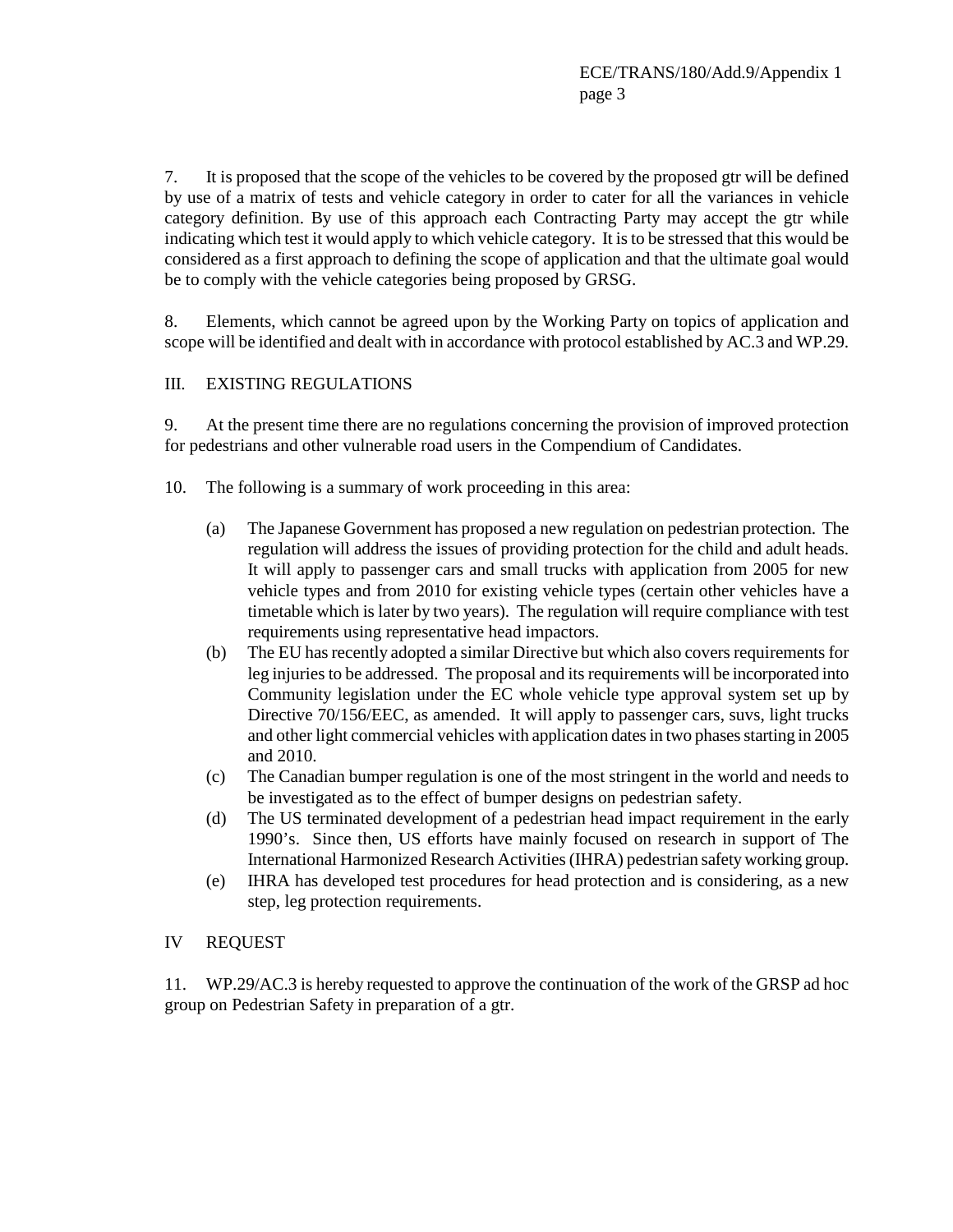### FINAL REPORT ON THE DEVELOPMENT OF THE GLOBAL TECHNICAL REGULATION CONCERNING PEDESTRIAN SAFETY

## I. INTRODUCTION

12. During the one-hundred-and-twenty-sixth session of the World Forum for Harmonization of Vehicle Regulation (WP.29) in March 2002, AC.3 concluded their considerations of priorities for developing future global technical regulations. WP.29 adopted the 1998 Global Agreement Programme of Work, which included pedestrian safety, and decided to start the work on pedestrian safety at the thirty-first session of the Working Group on Passive Safety (GRSP) in May 2002, by creating an informal group to draft the global technical regulation (gtr). The formal proposal to develop a gtr (TRANS/WP.29/AC.3/7) was considered and adopted by the AC.3 at its tenth session, in March 2004. It is based on document TRANS/WP.29/2004/26, which had been submitted by the European Community, the technical sponsor of the project.

13. Informal document No. 10 of the thirty-first session of GRSP lays down the terms of reference of the group and the document was adopted by GRSP (INF GR/PS/2 – See the appendix).

II. EVALUATION OF THE SAFETY PROBLEM

A. Numbers of fatalities and injuries to be considered

14. Each year, thousands of pedestrians and cyclists are struck by motor vehicles. Most of these accidents take place in urban areas where serious or fatal injuries can be sustained at relatively low speed, particularly in the case of children.

15. Data sourced from Australia, Japan, the United States of America, the International Harmonized Research Activities (IHRA)  $1/$ , Germany  $2/$ , Italy  $3/$ , the UNECE  $4/$ , Spain  $5/$ , Canada  $6/$ , the Netherlands  $\frac{7}{5}$ , Sweden  $\frac{8}{10}$ , and Korea  $\frac{9}{10}$  indicate that, annually: in the European Union about 8,000 pedestrians and cyclists are killed and about 300,000 injured; in North America approximately

 $\overline{a}$ 

 $1/A$  list of reference documents is listed in the appendix to this report. The documents are available on the UNECE WP.29 website http://www.unece.org/trans/main/welcwp29.htm. IHRA data are set forth in working paper No. 3 of the informal group on pedestrian safety (INF GR/PS/3) http://www.unece.org/trans/doc/2002/wp29grsp/inf-gr-ps-3e.ppt, first meeting of the Informal Group on Pedestrian Safety, and in working paper No. 31 (INF GR/PS/31).

<sup>2/</sup> INF GR/PS/12, 13 and 25

<sup>3/</sup> INF GR/PS/14

<sup>4/</sup> INF GR/PS/15

<sup>5/</sup> INF GR/PS/16

<sup>6/</sup> INF GR/PS/20

<sup>7/</sup> INF GR/PS/21

<sup>8/</sup> INF GR/PS/41

<sup>9/</sup> INF GR/PS/70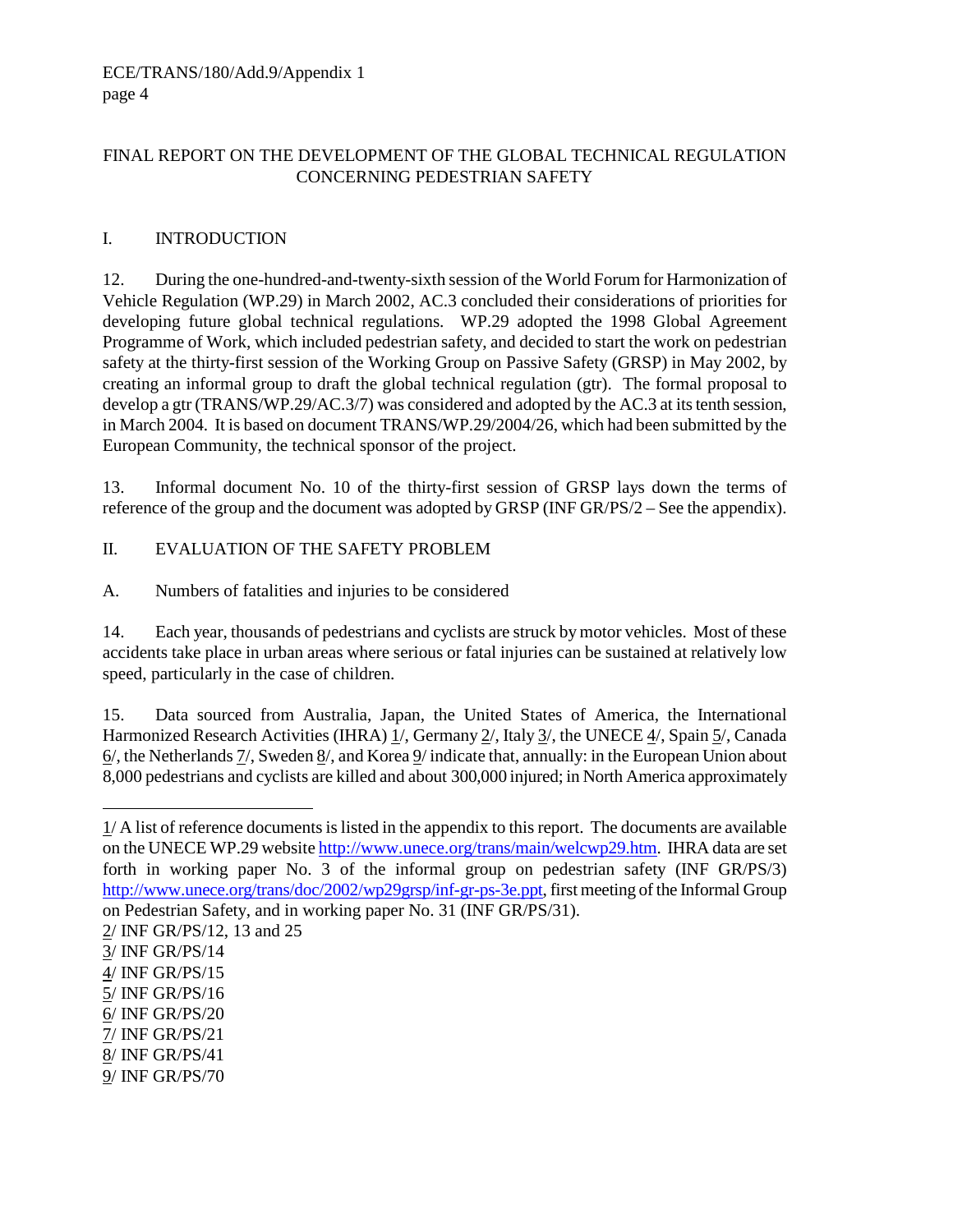5,000 pedestrians are killed and 85,000 injured; in Japan approximately 3,300 pedestrians and cyclists are killed and 27,000 seriously injured; and in Korea around 3,600 pedestrians are killed and 90,000 injured.

B. Distribution of the injuries

16. Comparing the ages of those involved, statistics have shown that the highest frequency of accidents is for children of 5 to 9 years old, and for adults over 60 years old. Children (aged 15 and under) account for nearly one-third of all injuries, even though they constitute only as much as 18 per cent of the population.

17. The frequency of fatal and serious injuries (Abbreviated Injury Scale AIS 2-6), with respect to body regions, has been found to be highest for the child and adult heads and the adult leg.

18. Each of these body regions covers more than 30 per cent of total accidents. The proposed global technical regulation (gtr) focuses on protecting these body regions.

19. The major source of child head injuries is the top surface of the bonnet/wing, while adult head injuries result from impacts to the top surface of bonnet/wing and windscreen area. For adult leg injuries, the major source is the front bumper of vehicles.

C. Impact speeds

20. Crash speeds between vehicles and pedestrians were collected from pedestrian accident data and the cumulative frequency of the crash speeds has indicated that a crash speed of up to 40 km/h would cover more than 75 per cent of total pedestrian injuries. Thus, if a closing speed of up to 40 km/h is considered, it will significantly reduce the levels of injury sustained by pedestrians involved in frontal impacts with motor vehicles.

D. Target population for the gtr

21. The injury data indicates the injury distribution by body regions. It was found that, at 40 km/h or less, pedestrian-vehicle impacts accounted for 58 percent of child head-to-bonnet contacts, 40 percent of adult head-to-bonnet contacts, 19 percent of adult head-to-windshield contacts and 50 percent of adult leg-to-bumper contacts. Furthermore, bonnet impacts account for 41 percent of child head injuries and 19 percent of adult head injuries; windshield impacts represent 49 percent of adult head injuries; and bumper impacts account for 64 percent of adult leg injuries. Based on these distributions of injuries by injury source and vehicle contact area, the target population for the proposed gtr is 24 percent of all child pedestrian head injuries, 17 percent of all adult pedestrian head injuries, and 32 percent of adult leg injuries.

E. Motor vehicle categories considered

22. The maximum benefit from making vehicles pedestrian friendly would occur if all types of vehicles comply with these technical provisions, but it is recognised that their application to heavier vehicles (large trucks and buses) could be of limited value and may not be technically appropriate in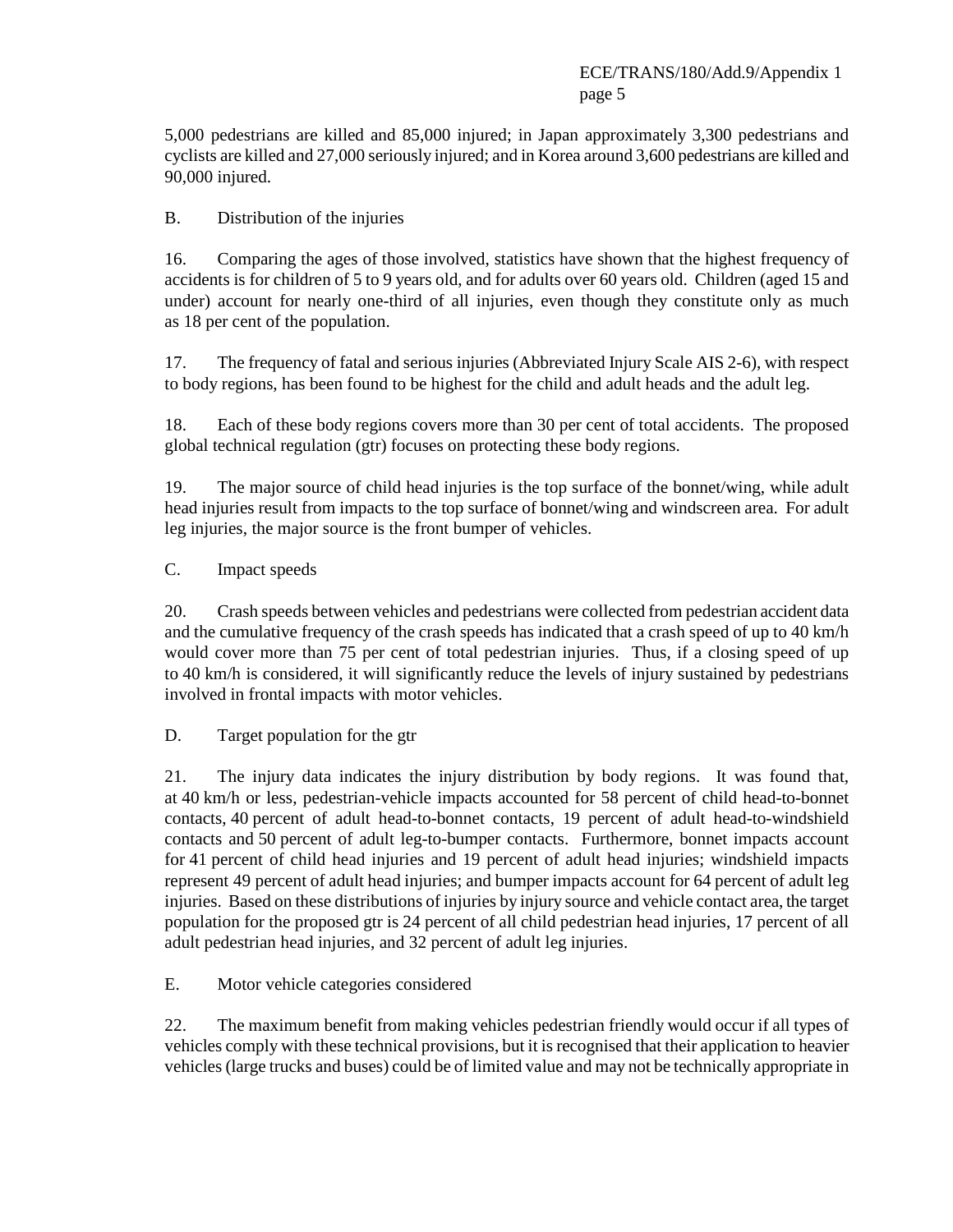-

their present form. For this reason, the scope of application is limited to passenger vehicles, light commercial vehicles and other light trucks. Since these vehicle categories represent the vast majority of vehicles currently in use, the proposed measures will have the widest practicable effect in reducing pedestrian injuries.

## III. DESCRIPTION OF THE PROPOSED REGULATION

23. When an adult pedestrian is struck by a vehicle, the first impact is generally between the pedestrian knee region and the vehicle's front bumper. Because this initial contact is below the pedestrian's center of gravity, the upper body begins to rotate toward the vehicle. The pedestrian's body accelerates linearly relative to the ground because the pedestrian is being carried along by the vehicle. The second contact is between the upper part of the grille or front edge of the bonnet and the pedestrian's pelvic area. The pedestrian's legs and pelvis have reached the linear velocity of the vehicle at this point and the upper body (head and thorax) are still rotating toward the vehicle. The final phase of the collision involves the head and thorax striking the vehicle with a linear velocity approaching that of the initial striking velocity of the vehicle. Research has shown that the linear head impact velocity is about 90 percent of the initial contact velocity.

24. Through the analysis of pedestrian accidents, it has been concluded that child and adult heads and adult legs are the body regions most affected by contact with the front end of vehicles. On vehicles, the bonnet top, the windscreen and the A-pillars are the vehicle regions mostly identified with a high potential for contact. According to an International Harmonized Research Activities Pedestrian Safety (IHRA/PS) working group study, the above-mentioned areas can cover more than 65 per cent of the fatal and serious injuries.

25. Based on these study results, the informal group prioritised the development of approaches to simulate pedestrian impact and encourage countermeasures that will improve pedestrian protection. This gtr would improve pedestrian safety by requiring vehicle bonnets and bumpers to absorb energy more efficiently when impacted in a 40 kilometer per hour (km/h) vehicle-to-pedestrian impact, which accounts for more than 75 per cent of the pedestrian injured accidents reported by IHRA/PS.

26. The gtr consists of two sets of performance criteria applying to: (a) the bonnet top and (b) the front bumper. Test procedures have been developed for each region using sub-system impacts for adult and child head protection and adult leg protection. 10/

27. The head impact requirements will ensure that bonnet tops will provide sufficient head protection when struck by a pedestrian. The bonnet top would be impacted with a child headform and an adult headform at 35 kilometers per hour (km/h). The head performance criterion (HPC) 11/ must not exceed 1,000 over 1/2 of the child headform test area and must not

<sup>10/</sup> To develop these test procedures, the group carefully studied the availability of a pedestrian dummy as a method for the test procedures. However, there is presently no test dummy which could be considered suitable for regulatory use and so subsystem test methods are proposed which are readily available, and which have the necessary reliability, repeatability and simplicity. 11/ HPC is calculated in the same manner as the Head Injury Criterion (HIC).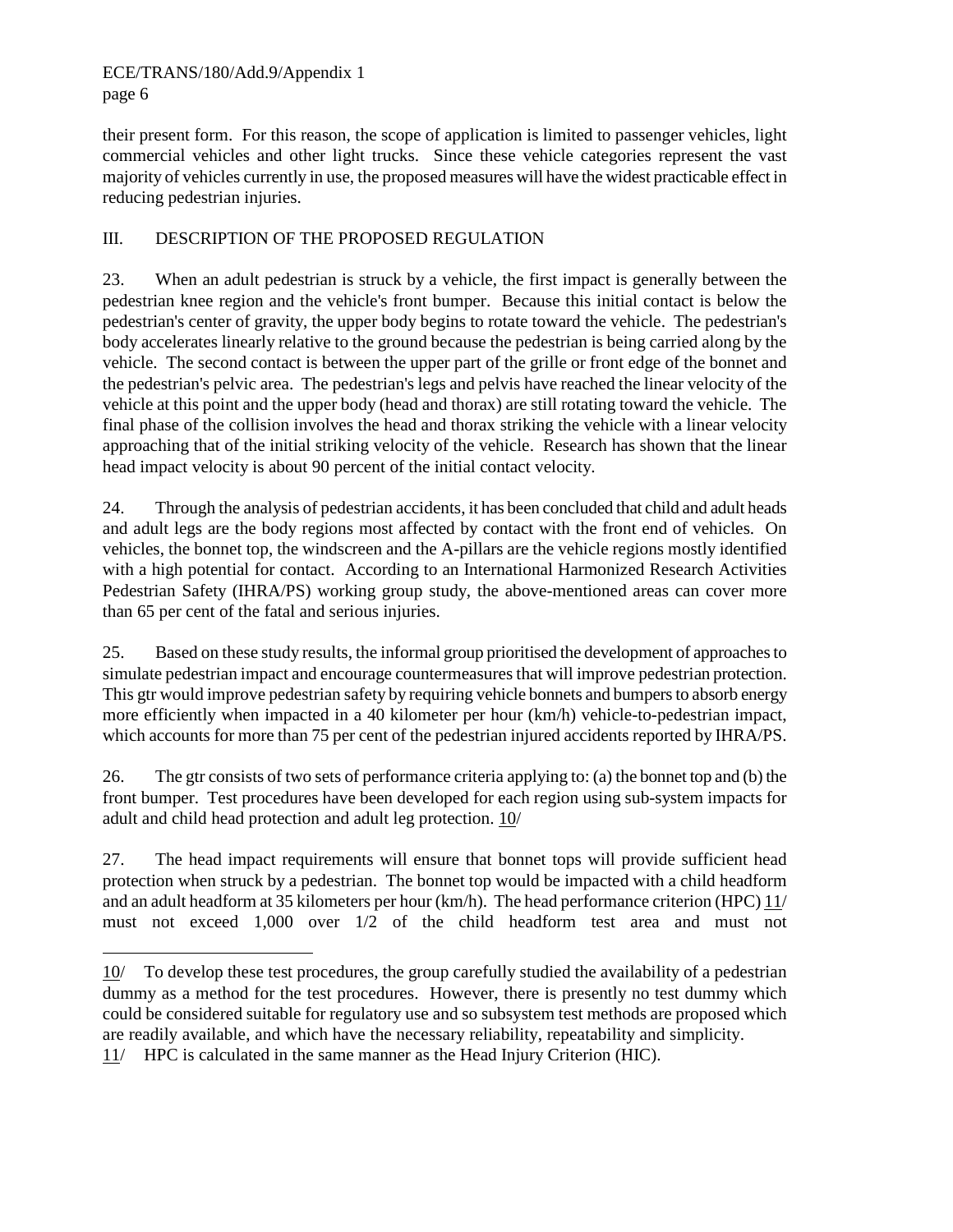exceed 1,000 over 2/3 of the combined child and adult headform test areas. The HPC for the remaining areas must not exceed 1,700 for both headforms.

28. The leg protection requirements for the front bumper would require bumpers to subject pedestrians to lower impact forces. This gtr specifies that the vehicle bumper is struck at 40 km/h with a legform that simulates the impact response of an adult's leg. Vehicles with a lower bumper height of less than 425 millimeters (mm) are tested with a lower legform developed by the Transport Research Laboratory (TRL), while vehicles with a lower bumper height of more than 500 mm are tested with an upper legform. Vehicles with a lower bumper height which is between 425 mm and 500 mm are tested with either legform as chosen by the manufacturer. In the lower legform to bumper test, vehicles must meet limits on lateral knee bending angle, knee shearing displacement, and lateral tibia acceleration. In the upper legform to bumper test, limits are placed on the instantaneous sum of the impact forces with respect to time and on the bending moment imposed on the test instrument.

#### IV. PROCEDURAL BACKGROUND

A. Documents and reports

29. All documents referred to as INF GR/PS/… working papers may be found on the UNECE website at

<http://www.unece.org/trans/main/wp29/wp29wgs/wp29grsp/pedestrian\_10.html>.

30. Informal document No. 7 of the thirty-second session of GRSP reported on the result of the first meeting of the informal group (INF GR/PS/9).

31. Informal document No. 2 of the thirty-third session of GRSP (INF GR/PS/47 Rev1) was the first preliminary report of the informal group and responds to paragraph 5 of documents TRANS/WP.29/2002/24 and TRANS/WP.29/2002/49 as adopted by AC.3 and endorsed during the one-hundred-and-twenty-seventh session of WP.29. The documents were consolidated in the final document TRANS/WP.29/882. The preliminary report was adopted as TRANS/WP.29/2003/99 by AC.3 in November 2003.

32. Informal document No. GRSP-34-2 of the thirty-fourth session of GRSP reported on the action plan of the informal group (INF GR/PS/62).

33. Informal document No. GRSP-35-4 of the thirty-fifth session of GRSP was the second preliminary report of the informal group (INF GR/PS/86 Rev2 and PS/88). This report was considered by AC.3 in June 2004 as informal document No. WP.29-133-7.

34. Informal document No GRSP-36-1 of the thirty-sixth session of GRSP was the first draft gtr of the informal group (INF GR/PS/116).

35. TRANS/WP.29/GRSP/2005/3 was proposed at the thirty-seventh session of GRSP and was a revised draft gtr including the preamble, of the informal group (INF GR/PS/117).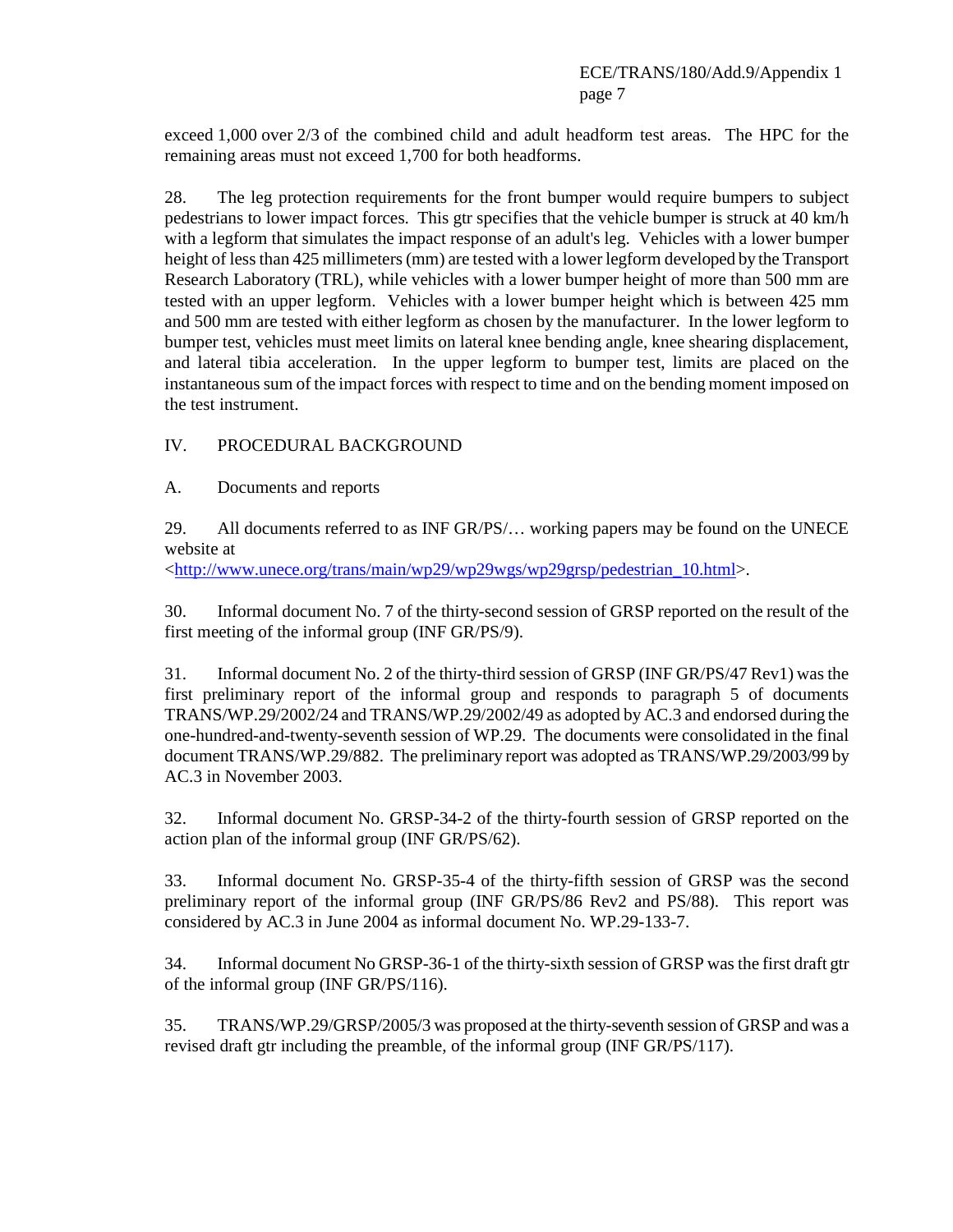ECE/TRANS/180/Add.9/Appendix 1 page 8

- B. Meetings of the informal working group
- 36. The group held the following meetings: (a) 4-5 September, 2002, Paris, France (b) 10 December, 2002, Geneva, Switzerland (c) 15-16 January, 2003, Santa Oliva, Spain (d) 15-16 May, 2003, Tokyo, Japan (e) 10-12 September, 2003, Ottawa, Canada (f) 24-26 February, 2004, Paris, France (g) 28-30 September, 2004, Paris, France (h) 11-13 July, 2005, Brussels, Belgium (i) 5-6 December, 2005, Geneva, Switzerland (j) 16-19 January, 2006, Washington DC, USA

37. These meetings were attended by representatives of:

Canada, the European Commision, France, Germany, Italy, Japan, Korea, the Netherlands, Spain, Turkey, the United States of America, International Organization of Motor Vehicle Manufacturers (OICA), European Association of Automotive Suppliers (CLEPA), Consumers International (CI) and European Enhanced Vehicle-safety Committee (EEVC).

38. The meetings were chaired by Mr. Mizuno (Japan) and Mr. Friedel/Mr. Cesari (EEVC), while the secretariat was provided by Mr. Van der Plas (OICA).

### V. EXISTING REGULATIONS, DIRECTIVES, AND INTERNATIONAL VOLUNTARY STANDARDS

39. At the present time, there are no regulations concerning the provision of improved protection for pedestrians and other vulnerable road users in the Compendium of Candidates.

40. The following is a summary of national and regional legislation and of work in international fora:

41. The Japanese Government has established a regulation on pedestrian protection. The regulation addresses the issues of providing protection for the child and adult heads. It applies to passenger cars with up to 10 seats and to small trucks of up to 2,500 kg gross vehicle weight with application from 2005 for new vehicle types and from 2010 for existing vehicle types (certain other vehicles have a timetable which is postponed by two years). The regulation requires compliance with test requirements using representative head impactors.

42. The European Parliament and Council adopted the Directive 2003/102/EC which provides for the introduction of requirements for leg injuries, upper leg injuries and adult and child head injuries. The Directive and its requirements are incorporated into Community legislation under the European Union whole vehicle type approval system set up by EU Framework Directive 70/156/EEC. It applies to passenger cars of category  $M_1$  and to light commercial vehicles derived from passenger cars of  $M_1$  category, both up to 2,500 kg gross vehicle weight, with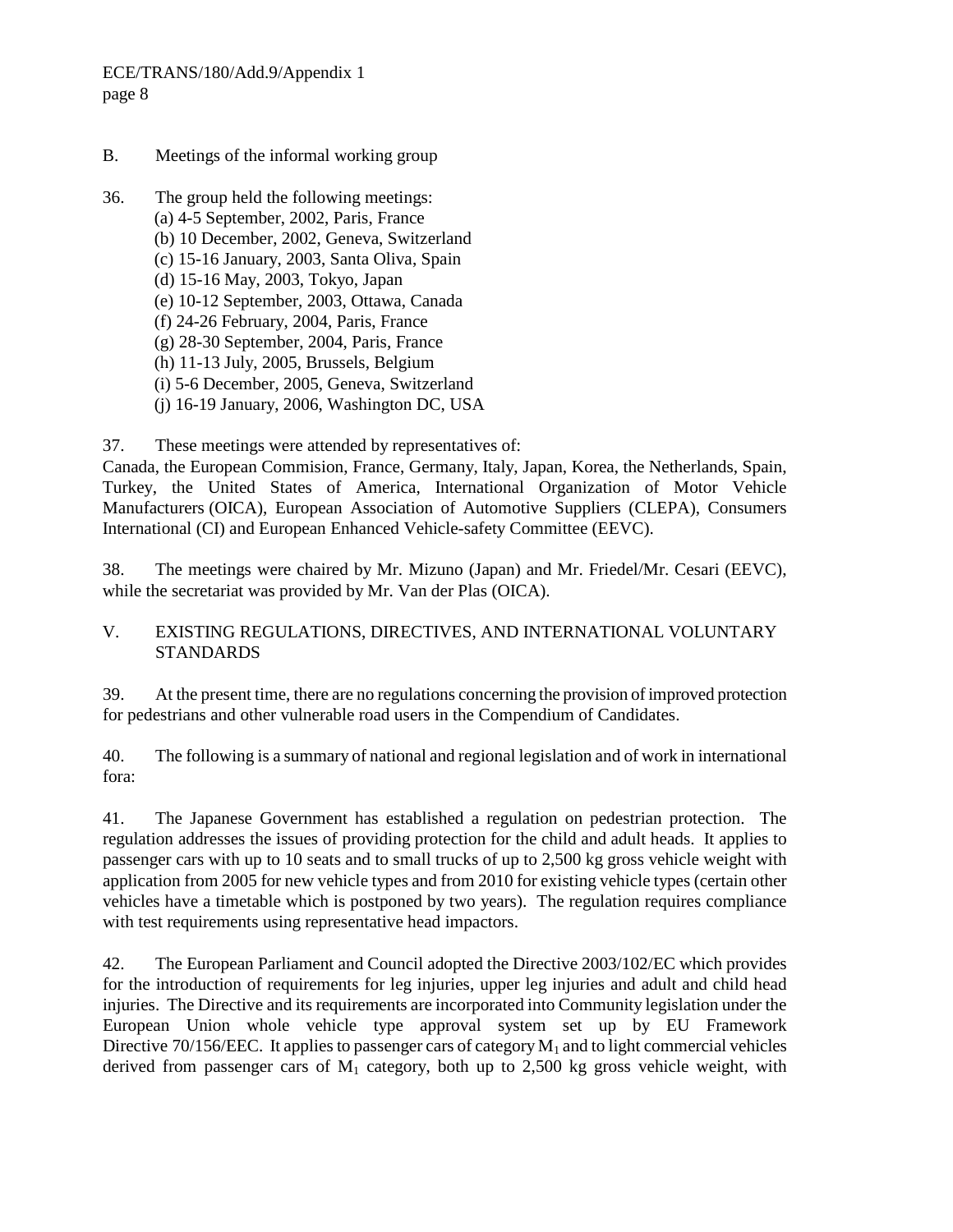application dates in two phases starting in 2005 and 2010. The requirements and the tests are based on the research results that were published by EEVC in the 1990's and that were introduced in a less severe form for the first phase and in the originally proposed form for the second phase. However, since EEVC results have never been fully accepted by all involved parties, the Directive provided for a review of the feasibility of the requirements of the second phase in 2004. This feasibility review has taken place and will result in amendments to the European requirements in its second phase, starting in 2010.

43. Canada is currently reviewing their bumper regulation. The Canadian bumper regulation is one of the most stringent in the world (all the safety features of the vehicle have to be functional after an 8 km/h impact). In addition, Canada is investigating the effect of bumper design on different leg test devices (Transport Research Laboratory (TRL) legform impactor; Polar dummy and flexible pedestrian legform impactor (Flex-PLI)).

44. The United States of America has had pedestrian protection programmes for pedestrian leg and pedestrian head and upper body impacts. A rulemaking proposal for improved pedestrian leg protection was terminated in 1991 when potential countermeasures were not shown to be effective. The National Highway Traffic Safety Administration (NHTSA) focused research on pedestrian head protection, developing test procedures, similar to this gtr, for simulating pedestrian head impacts on vehicle surfaces. Research was also conducted to understand how vehicles could be modified to reduce the severity of head impacts. 12/ 13/ The current US pedestrian protection research programme supports the IHRA objectives. Current activities include (1) pedestrian field data analysis to develop test conditions, (2) evaluation of pedestrian head and leg test tools, (3) experimental impact testing of vehicle structures to assess aggressivity, (4) pedestrian case reconstructions using a combination of field data, computer simulation, and testing to better understand injury mechanisms, (5) computer model development using available biomechanical literature, and (6) completion of other IHRA Pedestrian Safety Working Group action items.

45. The IHRA has developed test procedures for head protection and possible leg protection requirements. The informal group has recognized a need for research and development of recommendations on an improved tool and test procedure for the upper legform to high bumper vehicle test. Additionally, the informal group would request further research on the upper legform impactor to bonnet leading edge test.

46. The International Organisation for Standardisation (ISO) created the pedestrian protection working group (ISO/TC22/SC10/WG2) in 1987 to develop test methods for the reduction of serious injuries and fatalities for pedestrian to car accidents. The mandate for ISO/WG2 was to produce test methods, covering crash speeds up to 40 km/h, which will contribute to make cars pedestrian friendly. Since then, the WG2 has developed pedestrian test procedures and has described the necessary test tools. The study results were fully used by the IHRA/PS group, when the group developed the adult and child headform impactors.

 $\overline{a}$ 

<sup>12</sup>**/** Saul, R.A., Edlefson, J.F., Jarrett, K.L., Marcus, J.R.; "Vehicle Interactions with Pedestrians," Accidental Injury: Biomechanics and Prevention, New York: Springer-Verlag, 2002.

<sup>13/ &</sup>quot;Report to Congress: Pedestrian Injury Reduction Research," NHTSA Report DOT HS 808 026, June 1993.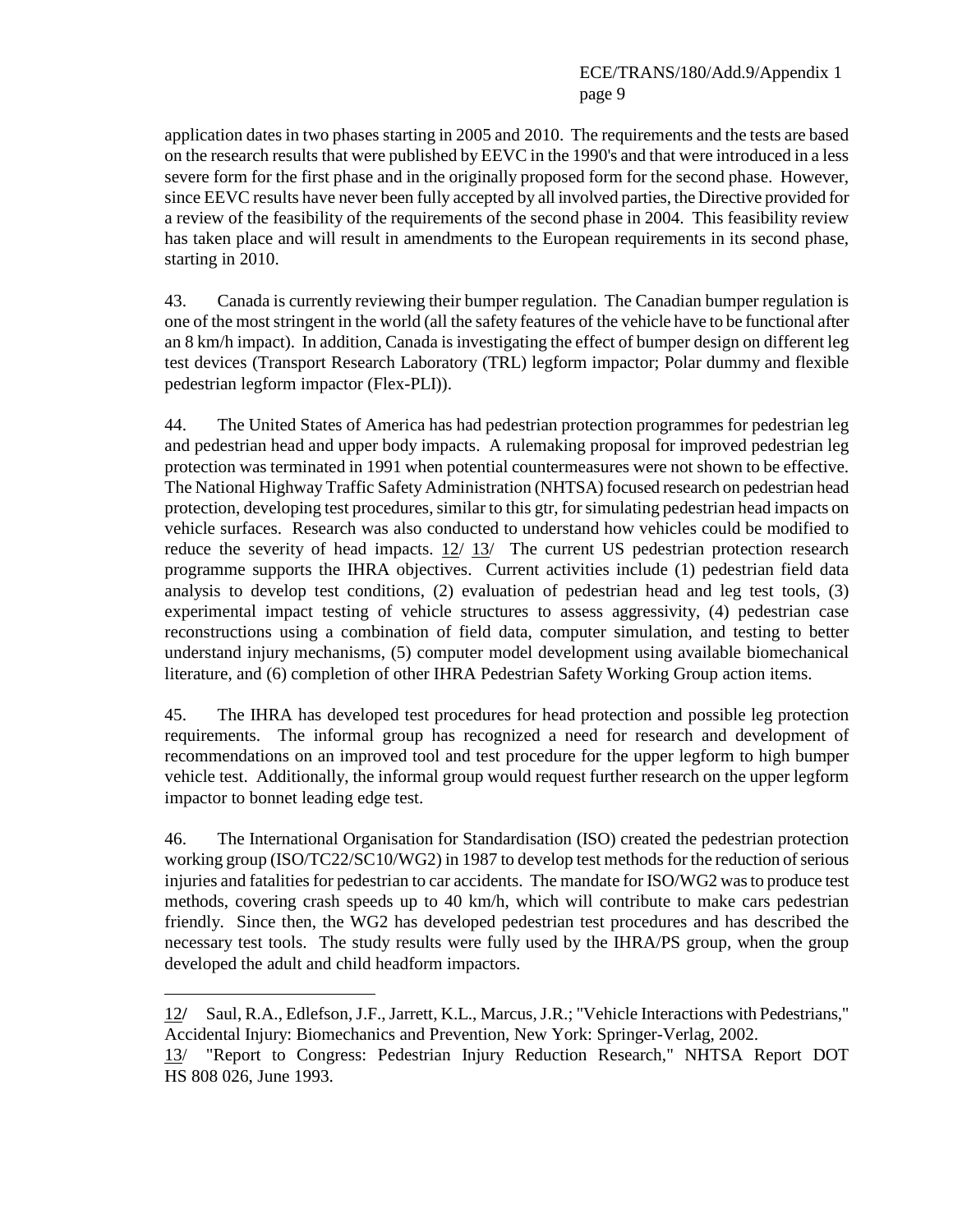- 47. The ISO standards and draft standards are:
	- (a) ISO 11096: 2002 Road vehicles—Pedestrian protection—Impact test method for pedestrian thigh, leg and knee,
	- (b) ISO/DIS 14513 2006 Road vehicles—Pedestrian protection—Head impact test method,
	- (c) ISO 16850 2007 Road vehicles—Pedestrian protection—Child head impact test method.

48. The ISO group is now starting the development of a new adult leg test method and its test tool.

#### VI. OUTSTANDING ISSUES

49. There were issues raised by contracting parties with respect to three specific items in the proposed regulation, as follows:

- (a) The United Kingdom noted that the mass of the child headform impactor specified in this draft gtr was different from that in the present European Union (EU) Pedestrian Protection Directive. The mass specified in the draft gtr is 3.5 kg, compared to 2.5 kg in Phase 2 of the present EU Directive. The United Kingdom has committed to vehicle construction measures that will achieve the level of reduction in pedestrian fatalities that the original Phase 2 of the Pedestrian Protection Directive (2003/102/EC) was anticipated to deliver and has, therefore, placed a reservation on the acceptance of a mass value of 3.5 kg, since it has not been clarified in what context these changes have been made with respect to any expected amendment to the existing EU legislation (ref: paragraph 6.3.2.1. of the proposal).
- (b) The Netherlands noted that the headform velocity, specified for headform test impacts, was different from that in the present EU Pedestrian Protection Directive. The speed specified is 9.7 m/s compared to 11.1 m/s in the present EU Directive. The Netherlands has committed to vehicle construction measures that will achieve the level of reduction in pedestrian fatalities that the original Phase 2 of the Pedestrian Protection Directive (2003/102/EC) was anticipated to deliver, and has, therefore, placed a reservation on the headform test velocities, as it has not been clarified in what context these changes have been made with respect to any expected amendment to the existing EU legislation (ref: paragraphs 7.3.4. and 7.4.4. of the proposal).
- (c) Under the subject of application there was acceptance for a consideration providing exemption with reference to vehicles of category 1-2 and category 2 which presented a flat front form of construction. It was agreed by the group that these vehicles could be problematic for the application of tests which have been developed with the more classic 'sedan type' vehicle shape and so, an exemption was introduced to cater for these concerns. However, in the final discussions some Contracting Parties (France and Italy) stated that this exemption should also apply to category 1-1. Otherwise they felt that there could be possible inconsistencies in requirements imposed on vehicles and a request was made to have these vehicles included under the exemption.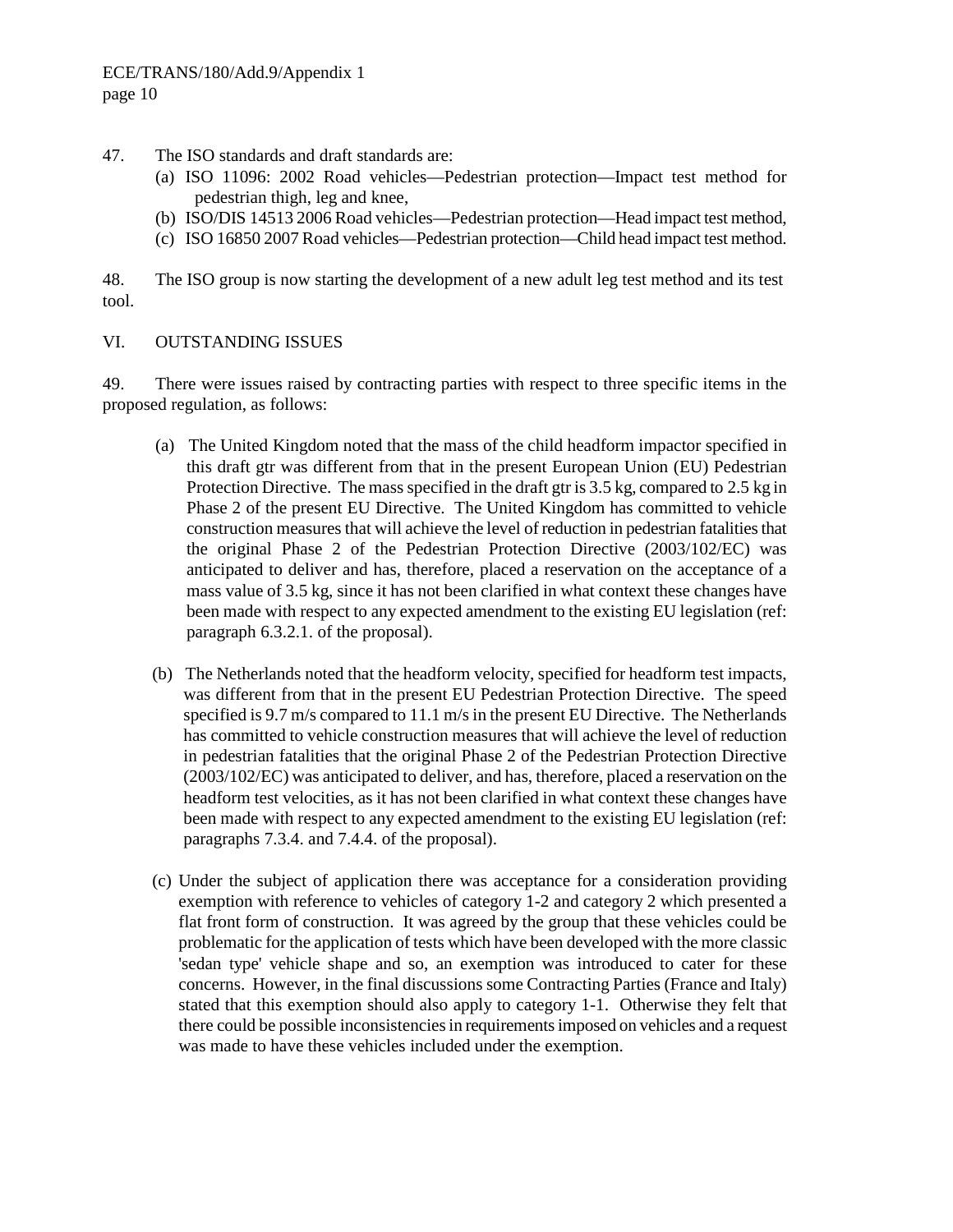#### VII. GENERAL ISSUES

#### A. Applicability

50. The application of the requirements of this gtr refers, to the extent possible, to the revised vehicle classification and definitions outlined in the 1998 Global Agreement Special Resolution No. 1 concerning the common definitions of vehicle categories, masses and dimensions (S.R.1).

51. Difficulties, due to differing existing regulations and divergent vehicle fleets, were encountered in determining which vehicles would be included in the scope. The Japanese regulation applies to passenger cars for up to nine occupants and commercial vehicles up to a Gross Vehicle Mass (GVM) of 2,500 kg. The IHRA recommends tests and procedures for passenger vehicles of GVM 2,500 kg or less. The European Union (EU) Directive applies to  $M_1$  vehicles up to 2,500 kg and  $N_1$  vehicles up to 2,500 kg, which are derived from  $M_1$ . The ISO recommendations are for  $M_1$ and  $N_1$  vehicles that have a GVM of 3,500 kg or less. In addition, some countries, taking into account their current fleet composition, wanted to ensure that larger vehicles, such as light trucks and sport utility vehicles with a GVM of 4,500 kg or less, were not excluded.

52. The group originally reviewed in detail the IHRA recommendation to take into account the shape of the front of the vehicle, as an important parameter when discussing the types of pedestrian injuries to be mitigated. IHRA specifies three groups of vehicle shape: sedan, SUV, and 1-box. For the adult and child head impacts, IHRA foresees different impact test speeds and different impact angles. The Japanese legislation is based on the IHRA recommended method. The EU requirements, on the contrary, do not differentiate between the various test speeds and impact angles.

53. The group compared these various considerations and, on the basis of simulations (INF GR/PS/129), concluded that the EU requirements in effect are more severe than the Japanese proposals. For safety reasons, the group therefore uses the EU approach, not taking into account the shape of the vehicle front in defining the requirements. Furthermore, the group also determined that the IHRA recommendations would be difficult to put in place in the context of a regulatory and certification approach.

54. There was considerable discussion over the mass of vehicles to which this gtr should apply. Using the categories described in S.R.1, several options were examined. Some delegates wanted to limit application of the gtr to vehicles in category 1-1 with a vehicle mass of less than 2,500 kg GVM. Other delegates did not agree with a 2,500 kg limit on GVM, believing that since the frontend structure of vehicles with a mass up to 4,500 kg GVM is usually similar to that of lighter vehicles, the application of the gtr should include the heavier vehicles. In addition, some delegates sought to limit application of the gtr to vehicles of a GVM more than 500 kg, while other of delegates expressed concern about having a lower mass limit, believing that a particular jurisdiction might determine there is a need to apply the gtr requirements in that jurisdiction to vehicles with a GVM of less than 500 kg. There was a suggestion that the gtr should also apply to vehicles in category 2 that had the "same" general structure and shape forward of the A-pillars as vehicles in category 1-1. However, some were concerned that it would be unfeasible to define objectively what was meant by "same".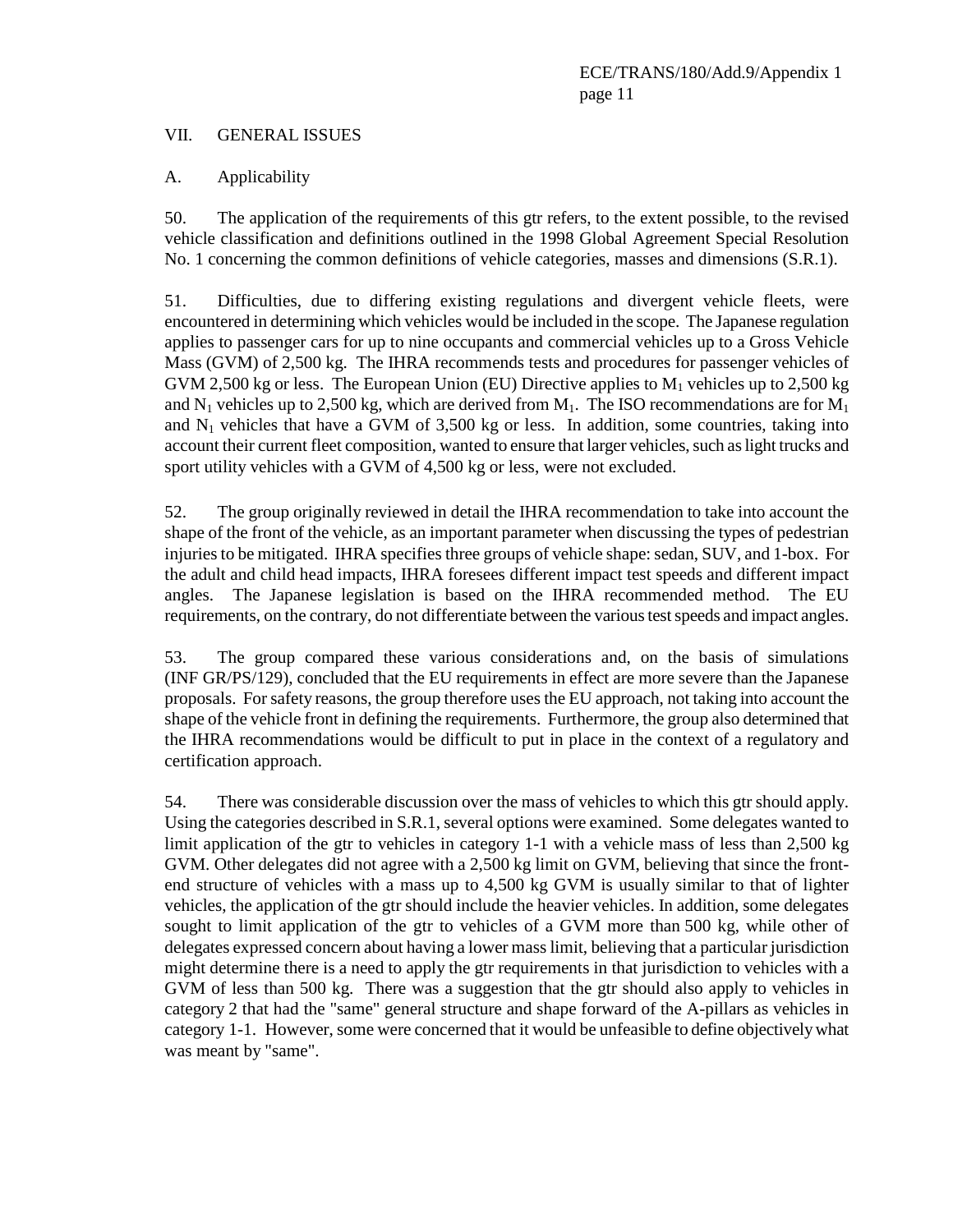### ECE/TRANS/180/Add.9/Appendix 1 page 12

55. After considering these issues, it was recommended that the gtr should be drafted to have a wide application to vehicles, to maximize the ability of jurisdictions to effectively address regional differences in pedestrian accident crash characteristics. The gtr would establish that if a jurisdiction determines that its domestic regulatory scheme is such that full applicability is inappropriate, it may limit domestic regulation to certain vehicle categories or mass limits. The jurisdiction could also decide to phase-in the requirements for certain vehicles. A footnote was added to the gtr text to make it clear that jurisdictions can decide to limit the applicability of the regulation. This approach recognizes that niche vehicles that are unique to a jurisdiction would best be addressed by that jurisdiction, without affecting the ability or need for other jurisdictions to regulate the vehicles. When a Contracting Party proposes to adopt the gtr into its domestic regulations, it is expected that the Contracting Party will provide reasonable justification concerning the application of the standard.

56. While this approach maximizes the discretion of jurisdictions to decide whether vehicles should be excluded from the gtr for feasibility or practical reasons, or because there is no safety need to regulate the vehicles, the group also decided to recommend excluding one unique vehicle type from the regulation. The test procedures in the gtr are based largely on the classic vehicle shape with a long bonnet. Certain vehicles, generally cargo vehicles, have a very short bonnet and a front shape that is very close to the vertical. The pedestrian kinematics with these vehicles may be very different, and, in addition, there are difficulties in applying the tests to these vehicles, particularly with regard to determination of test zone reference lines. For these reason, the group recommends that those vehicles of category 1-2 and category 2, where the distance, measured longitudinally on a horizontal plane, between the transverse centre line of the front axle and the R-point of the driver's seat is less than 1,000 mm, be exempt from the requirements of the regulation. In addition, some of the group members raised a concern that this exemption could create inconsistancies in the market if category 1-1vehicles were not treated in a similar manner and thus, consideration should be given to the inclusion of this category of vehicles in the recommended exemption.

57. For these reasons, with the exception of the exemption discussed above, the gtr is recommended to apply to category 1-1 vehicles with a GVM exceeding 500 kg; and to category 1-2 and category 2 vehicles with a GVM exceeding 500 kg but not exceeding 4,500 kg. In addition, the group recommends that a Contracting Party may restrict application of the requirements in its domestic legislation if it decides that such restriction is appropriate.

58. Regarding the applicability of this gtr, it should be noted that the requirements of the draft gtr are substantially more severe than any existing legislation at the time of adoption of the gtr. In addition, many countries do not yet have pedestrian safety requirements. It is therefore recommended that Contracting Parties implementing this gtr allow adequate lead time before full mandatory application, considering the necessary vehicle development time and product lifecycle.

59. Furthermore, during the development phase of this gtr, the main focus was on vehicles of a GVM of 2,500 kg or less, that are also addressed in all existing legislation. The later extension to other vehicles however needs to recognise that some additional lead-time may be necessary, because many current vehicles, exempted from existing national or regional requirements, are now included. In addition, while the test procedures and requirements of this gtr were based on requirements originally developed for "classical" (sedan type) passenger cars, the gtr now also covers vehicles with specific shapes or features (High Front Vehicles, special purpose vehicles, etc.), for which it is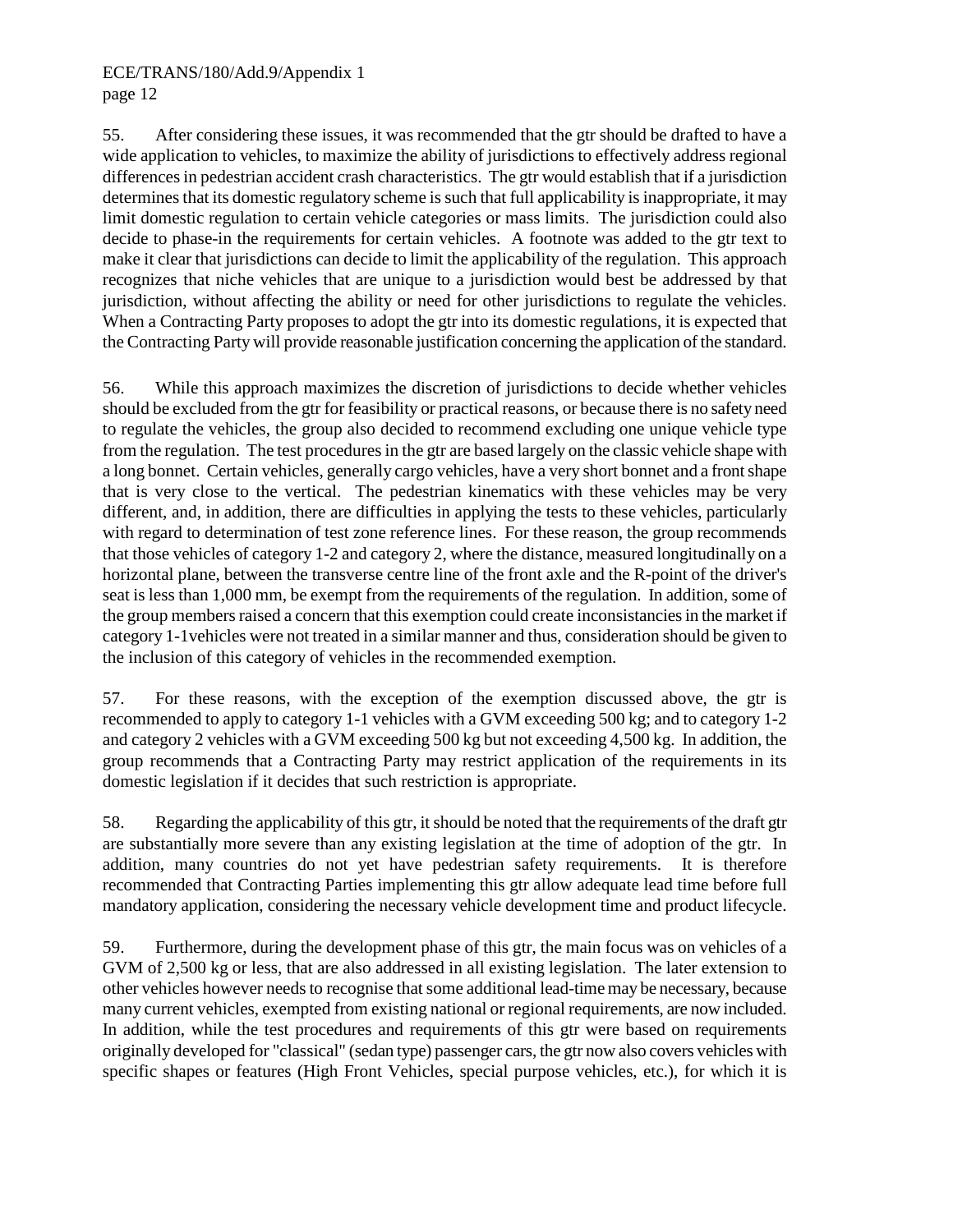recognised that special consideration may be needed.

B. Items for Future Consideration

60. During the meeting discussions it became clear that some issues could not be fully resolved within the timeframe of the terms of reference for the informal group. The group recommended that the following issues should be addressed in the future.

#### 1. Lower legform impactor

61. As the FlexPLI is considered by some to have high biofidelity and excellent injury assessment ability, the FlexPLI should be considered as a potential tool to replace the TRL lower legform impactor in the future. However, because of the lack of experience in using the FlexPLI as a certification tool, a further confirmation process is needed. Therefore, WP.29/GRSP was requested to set up a Technical Evaluation Group (TEG). This TEG will, based on independent studies and relevant information provided by its members, monitor the reliability of the FlexPLI as a certification tool. The TEG will advise GRSP on the suitability of the FlexPLI to be used for testing and compliance verification purposes. The TEG should also propose an effective date of entry into force and the date by which the FlexPLI could supersede the rigid lower legform impactor. The TEG will also propose a transitional period, during which the FlexPLI and the rigid lower legform impactor can be used as alternatives.

2. Upper legform impactor to high bumper test

62. The group suggested that there should be more research and development on the possibility of an improved upper legform impactor to be carried out for its possible future use. In addition, it is felt that more consideration should be given to the definition of a high bumper and the method of testing.

3. Upper legform impactor to bonnet leading edge test

63. Test results using the proposed upper legform to bonnet leading edge test prescriptions are contradictory to the actual situation encountered in many real-world accidents. This has been shown in several accident studies comparing modern "stream-lined" vehicle fronts registered in or after 1990 and older vehicles from the seventies or eighties. The accident studies, using French data, were performed by the Laboratoire d'Accidentologie de Biomechanique (LAB) (INF GR/PS/30) and by the University of Dresden using the German GIDAS data (INF GR/PS/92). In addition, EEVC-Working Group 17 (WG17) summarized, in their 1998 report, that no serious (Abbreviated Injury Scale 2+ (AIS2+)) upper leg or pelvis injuries caused by the bonnet leading edge were found for post-1990 car models impacting a pedestrian at a speed up to 40 km/h.

64. This fact, together with the existing concerns on the impact energy, the test tool biofidelity and the injury acceptance levels, caused the group to exclude consideration of the test at this stage. However, the group recognises that this test may have future value and suggests that further research into the needs and methods for this test should be completed.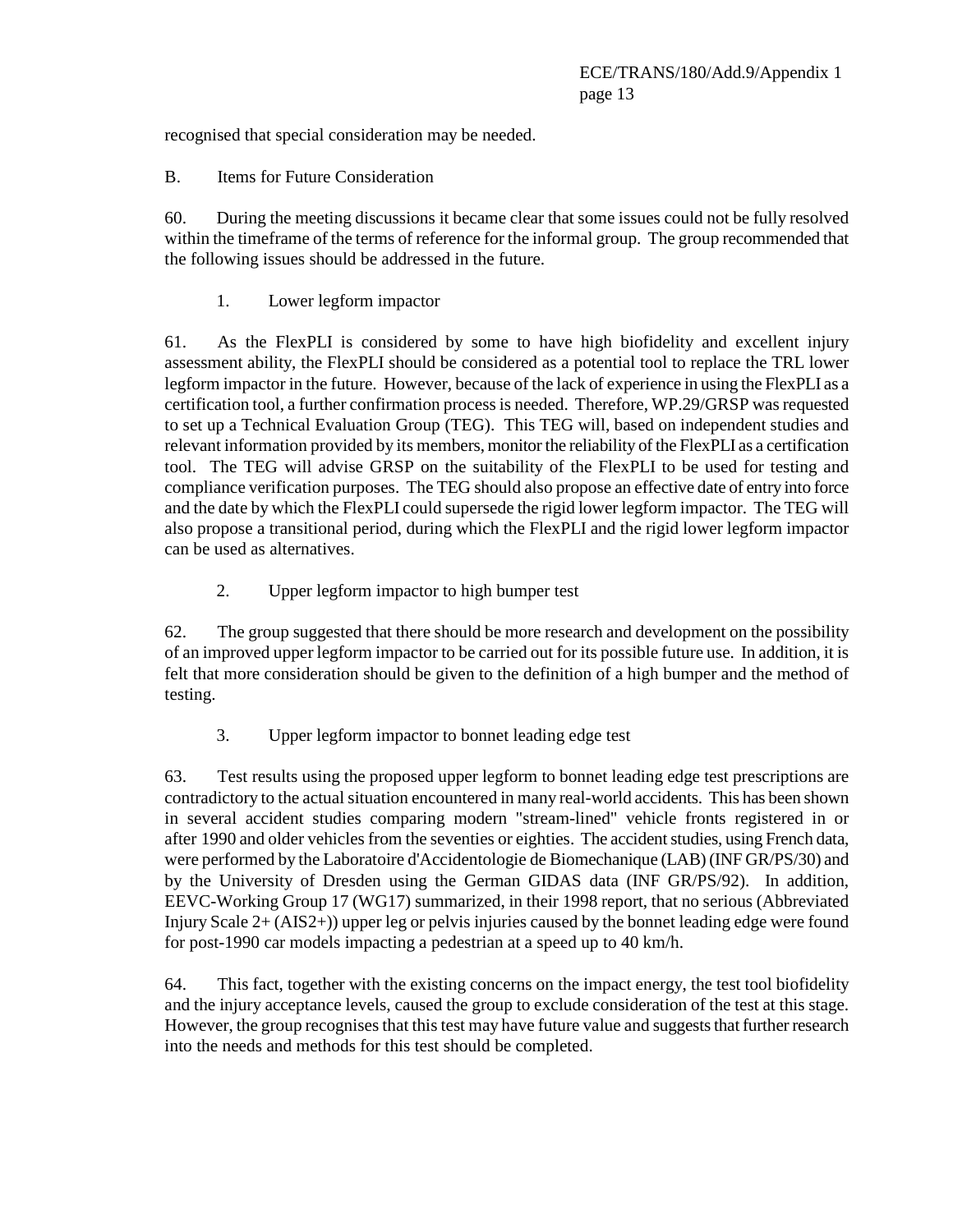#### Annex

### TERMS OF REFERENCE OF THE GRSP INFORMAL GROUP ON PEDESTRIAN SAFETY ADOPTED BY GRSP AT ITS THIRTY-FIRST SESSION

The development of the informal group within GRSP on the topic of pedestrian safety should be seen as a concentration of effort within GRSP and not a duplication of existing groups.

The work could examine and combine the efforts of the work done by Japan, the United States of America, EEVC, IHRA and any other governmental and nongovernmental organizations in the area of pedestrian safety. It could then further develop the knowledge and requirements. The aim of the group is to report and present a performance-based proposal for the testing and qualification of vehicles, including passenger cars, vans, and light trucks, with respect to pedestrian safety, which could reasonably be incorporated in a global technical regulation (gtr).

In developing such a report, the informal group should give consideration to:

- (a) clarification of the number and source of the injuries (e.g., hood, windshield, pavement), the relative importance of fatal injury mechanisms and areas of the body affected;
- (b) objective(s) and benefits of any new regulation (or amendments to existing regulations) with reference to present levels and sources of knowledge;
- (c) use of the best available technology and improvements in technology that will provide significant steps in developing methods and in achieving and improving benefits, including both active and passive safety measures;
- (d) the costs, both monetary and social, that may be attendant to each level of regulatory stringency or performance;
- (e) the relationship or potential interaction of any proposed technical regulation to other regulations currently in force or to be adopted either individually by any Contracting Party or under existing Agreements administered by WP.29.

The informal group will have the responsibility of preparing and bringing forward a proposal for a gtr, based upon the research and development work done so far by different institutions and the industry, and take account of any additional work that is being undertaken.

The preparation of the proposal shall consist of two phases:

Phase 1:

The informal group shall prepare a written analysis of the feasibility and desirability for a gtr on pedestrian safety and submit it to the Executive Committee (AC.3) by the end of 2003.

The group shall investigate recommendations and methods of implementation with a view to the development of a global technical regulation.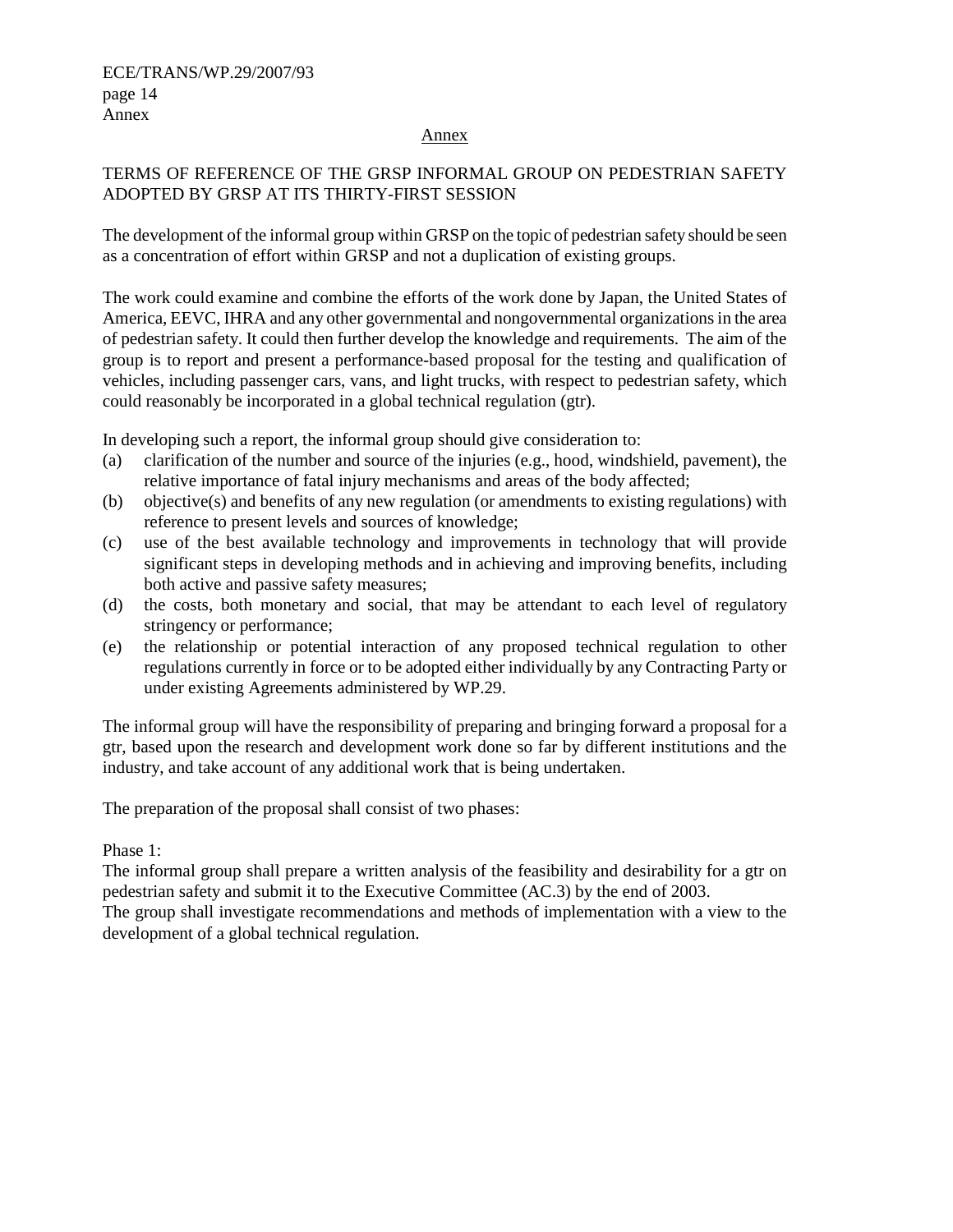ECE/TRANS/180/Add.9/Appendix 1 page 15 Annex

Phase 2

Assuming that the Executive Committee of the 1998 Global Agreement maintains its previously expressed support for the development of a gtr, the informal group shall develop complete and detailed recommendations, in compliance with paragraph 6.3.4. of Article 6 of the 1998 Agreement, by the end of 2005.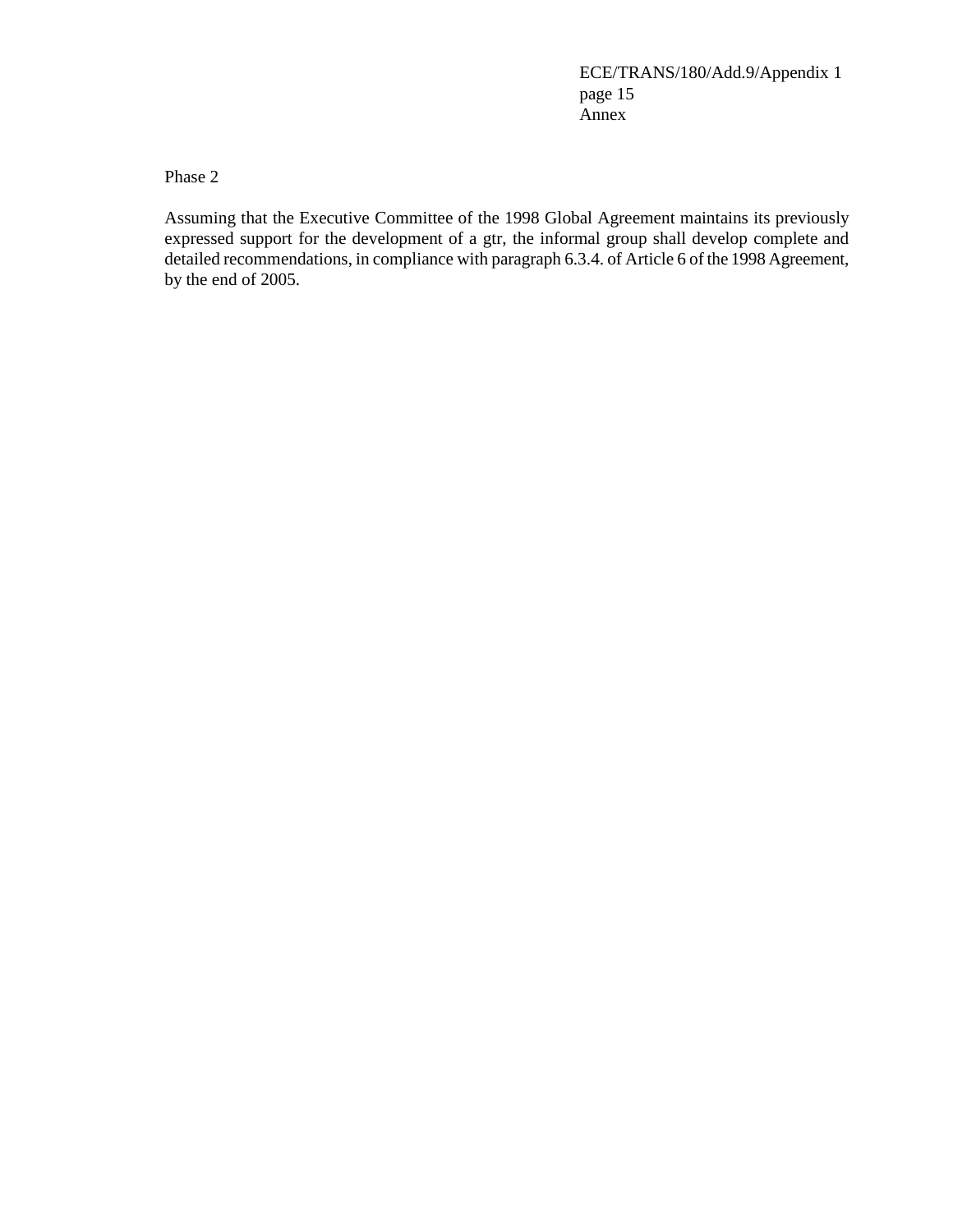ECE/TRANS/180/Add.9/Appendix 1 page 16 Appendix

# Appendix

# REFERENCE DOCUMENTS USED BY THE WORKING GROUP

A list of informal documents used by this Informal group is listed and available on the UNECE WP.29 website (http://www.unece.org/trans/main/welcwp29.htm).

| Number of    | Title of informal document             |
|--------------|----------------------------------------|
| working      |                                        |
| paper        |                                        |
| INF GR/PS/1  | Agenda 1st meeting                     |
| INF GR/PS/2  | Terms of reference                     |
| INF GR/PS/3  | IHRA accident study presentation       |
| INF GR/PS/4  | JMLIT proposed legislation             |
| INF GR/PS/5  | <b>IHRA</b> feasibility study          |
| INF GR/PS/6  | Japan information on possible scope    |
| INF GR/PS/7  | Attendance list 1st meeting            |
| INF GR/PS/8  | Draft Meeting Minutes 1st meeting      |
| INF GR/PS/9  | Report to GRSP 32 inf doc.             |
| INF GR/PS/10 | Draft action plan                      |
| INF GR/PS/11 | Agenda 2nd meeting                     |
| INF GR/PS/12 | GIDAS accident data                    |
| INF GR/PS/13 | GIDAS accident data graphs             |
| INF GR/PS/14 | Italian accident data                  |
| INF GR/PS/15 | UN accident data                       |
| INF GR/PS/16 | Spanish accident data                  |
| INF GR/PS/17 | <b>ACEA</b> accident data              |
| INF GR/PS/18 | Draft Meeting Minutes 2nd meeting      |
| INF GR/PS/19 | Agenda 3rd meeting                     |
| INF GR/PS/20 | Canadian accident data                 |
| INF GR/PS/21 | Netherlands accident data              |
| INF GR/PS/22 | Scope overview                         |
| INF GR/PS/23 | Draft content table preliminary report |
| INF GR/PS/24 | Attendance list 3rd meeting            |
| INF GR/PS/25 | <b>GIDAS</b> presentation              |
| INF GR/PS/26 | Leg injuries ITARDA                    |
| INF GR/PS/27 | Draft Meeting Minutes 3rd meeting      |
| INF GR/PS/28 | Technical feasibility general          |
| INF GR/PS/29 | Infrastructure effectiveness           |
| INF GR/PS/30 | Pelvis / Femur fracture                |
| INF GR/PS/31 | IHRA/PS-WG Pedestrian accident data    |
| INF GR/PS/32 | ESV summary paper on IHRA/PS-WG report |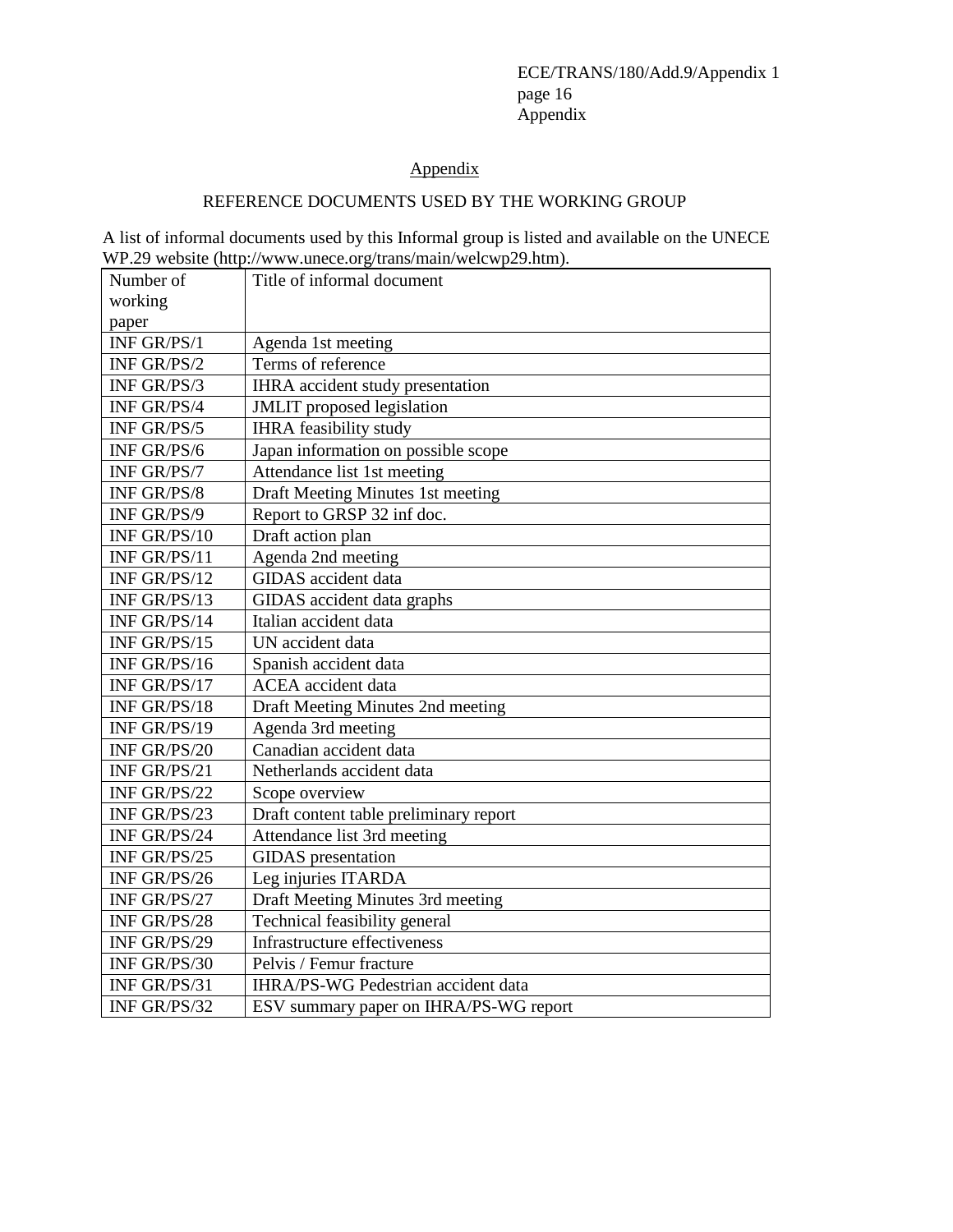| INF GR/PS/33 | Introduction of the regulation of pedestrian head protection in Japan;<br>Nishimoto, Toshiyuki                                                                                                                                                                                                                |
|--------------|---------------------------------------------------------------------------------------------------------------------------------------------------------------------------------------------------------------------------------------------------------------------------------------------------------------|
| INF GR/PS/34 | Proposal for a directive of the European Parliament and the Council<br>relating to the protection of pedestrians and other vulnerable road users<br>in the event of a collision with a motor vehicle and amending Directive<br>70/156/EEC; Commission of the European Communities, Brussels,<br>February 2003 |
| INF GR/PS/35 | List of conflicts with existing legislation / requirements                                                                                                                                                                                                                                                    |
| INF GR/PS/36 | Draft preliminary report                                                                                                                                                                                                                                                                                      |
| INF GR/PS/37 | Agenda 4th meeting                                                                                                                                                                                                                                                                                            |
| INF GR/PS/38 | Technical prescriptions concerning test provisions for pedestrian safety                                                                                                                                                                                                                                      |
| INF GR/PS/39 | Vehicle safety standards report 1                                                                                                                                                                                                                                                                             |
| INF GR/PS/40 | US Cumulative 2002 Fleet GVMR                                                                                                                                                                                                                                                                                 |
| INF GR/PS/41 | Swedish accident data                                                                                                                                                                                                                                                                                         |
| INF GR/PS/42 | TRANS/WP.29/GRSG/2003/10 proposal for common definitions                                                                                                                                                                                                                                                      |
| INF GR/PS/43 | Category 1-1 GVM                                                                                                                                                                                                                                                                                              |
| INF GR/PS/44 | Light duty truck                                                                                                                                                                                                                                                                                              |
| INF GR/PS/45 | EURO-NCAP results and what they mean in relation to EU Phase 1                                                                                                                                                                                                                                                |
| INF GR/PS/46 | JAMA / JARI child and adult head impactors                                                                                                                                                                                                                                                                    |
| INF GR/PS/47 | Preliminary report to GRSP 33                                                                                                                                                                                                                                                                                 |
| INF GR/PS/48 | Draft meeting minutes 4th meeting                                                                                                                                                                                                                                                                             |
| INF GR/PS/49 | IHRA child head test method                                                                                                                                                                                                                                                                                   |
| INF GR/PS/50 | IHRA adult head test method                                                                                                                                                                                                                                                                                   |
| INF GR/PS/51 | Attendance list 4th meeting                                                                                                                                                                                                                                                                                   |
| INF GR/PS/52 | Provisional agenda for the 5th meeting                                                                                                                                                                                                                                                                        |
| INF GR/PS/53 | Draft gtr format                                                                                                                                                                                                                                                                                              |
| INF GR/PS/54 | gtr proposal to WP.29                                                                                                                                                                                                                                                                                         |
| INF GR/PS/55 | Draft gtr                                                                                                                                                                                                                                                                                                     |
| INF GR/PS/56 | Comparison table                                                                                                                                                                                                                                                                                              |
| INF GR/PS/57 | Proposed schedule of the group                                                                                                                                                                                                                                                                                |
| INF GR/PS/58 | Presentation on vehicle shape, boundary line,                                                                                                                                                                                                                                                                 |
| INF GR/PS/59 | A-pillar IHRA OICA presentation                                                                                                                                                                                                                                                                               |
| INF GR/PS/60 | ISO/TC22/SC10/WG2 N613                                                                                                                                                                                                                                                                                        |
| INF GR/PS/61 | <b>IHRA PS 237</b>                                                                                                                                                                                                                                                                                            |
| INF GR/PS/62 | Action plan from 5th meeting                                                                                                                                                                                                                                                                                  |
| INF GR/PS/63 | Attendance list 5th meeting                                                                                                                                                                                                                                                                                   |
| INF GR/PS/64 | Draft meeting minutes 5th meeting                                                                                                                                                                                                                                                                             |
| INF GR/PS/65 | Provisional agenda for the 6th meeting                                                                                                                                                                                                                                                                        |
| INF GR/PS/66 | AUS-NCAP pedestrian data                                                                                                                                                                                                                                                                                      |
| INF GR/PS/67 | Test-method - active hood / bonnet systems                                                                                                                                                                                                                                                                    |
| INF GR/PS/68 | Target population head injuries - US                                                                                                                                                                                                                                                                          |
| INF GR/PS/69 | Working paper draft gtr                                                                                                                                                                                                                                                                                       |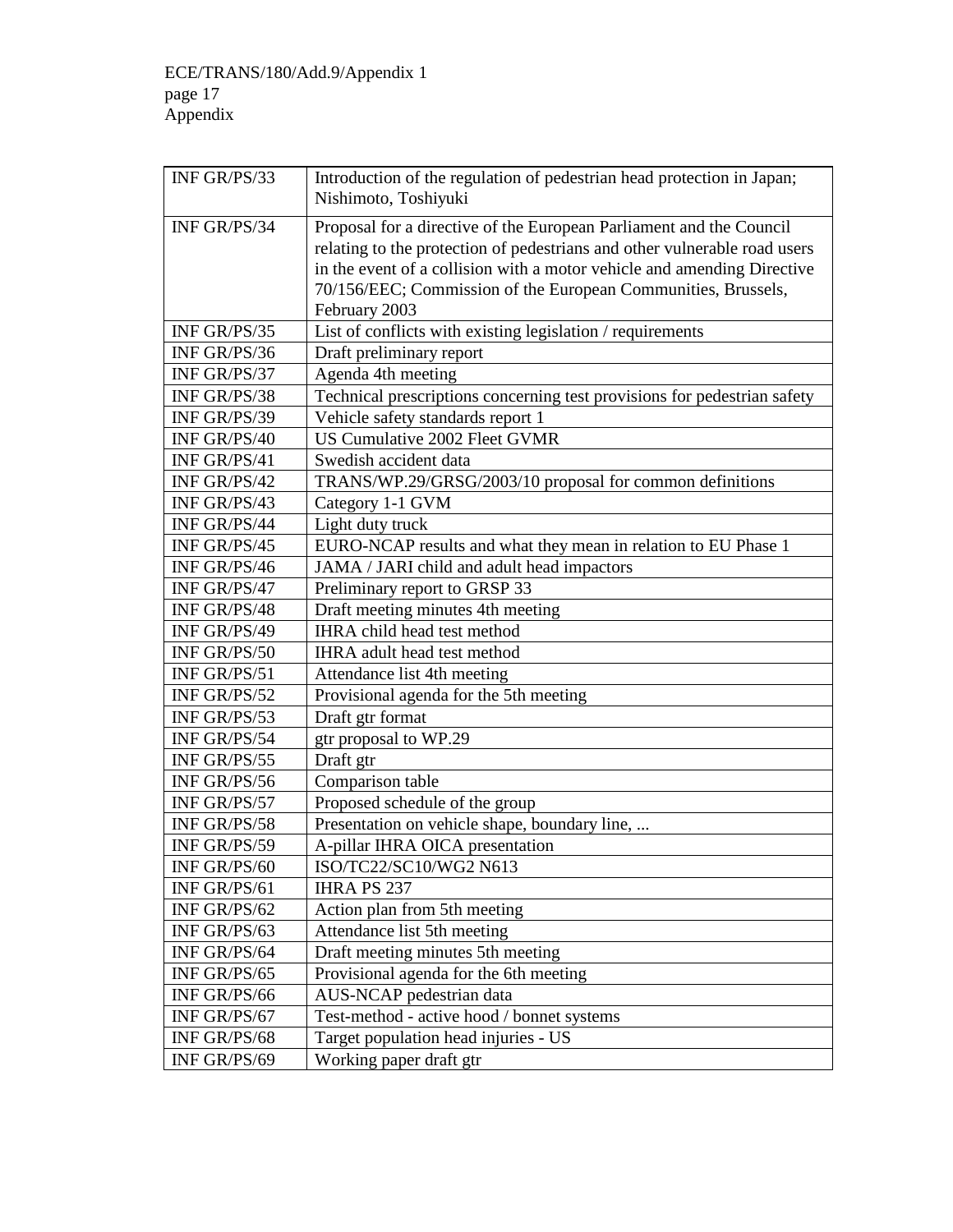## ECE/TRANS/180/Add.9/Appendix 1 page 18 Appendix

| INF GR/PS/70  | Korean information                                                |
|---------------|-------------------------------------------------------------------|
| INF GR/PS/71  | Head test area windscreen $+$ A-pillar                            |
| INF GR/PS/72  | Head test data on windscreen                                      |
| INF GR/PS/73  | Head impact angle / speed re-assessment based on vehicle geometry |
| INF GR/PS/74  | IHRA/PS/270 headform impactor specification                       |
| INF GR/PS/75  | Powerpoint explanation of PS/67                                   |
| INF GR/PS/76  | <b>IHRA</b> legform discussions                                   |
| INF GR/PS/77  | Corridors proposed by UVA (lower legform)                         |
| INF GR/PS/78  | Bio rating method: Maltese                                        |
| INF GR/PS/79  | IHRA antropometric proposal                                       |
| INF GR/PS/80  | IHRA/PS/278                                                       |
| INF GR/PS/81  | Schedule for legform impactor for gtr                             |
| INF GR/PS/82  | Injury threshold for ped legform test                             |
| INF GR/PS/83  | Decided items and action items of the 6th meeting                 |
| INF GR/PS/84  | Draft meeting minutes of the 6th meeting                          |
| INF GR/PS/85  | Attendance list of the 6th meeting                                |
| INF GR/PS/86  | Draft gtr EU working document                                     |
| INF GR/PS/87  | IHRA PS 273 Development of FlexPLI2003                            |
| INF GR/PS/88  | Second interim report to GRSP 35                                  |
| INF GR/PS/89  | EU Feasibility Study Phase 2                                      |
| INF GR/PS/90  | Provisional agenda for the 7th meeting                            |
| INF GR/PS/91  | <b>ACEA</b> feasibility study Phase 2                             |
| INF GR/PS/92  | ACEA equal effectiveness study Phase 2                            |
| INF GR/PS/93  | Design of head impactor                                           |
| INF GR/PS/94  | Front windshield                                                  |
| INF GR/PS/95  | JPN comment on PS 86 Rev 2 + English text of Japanese technical   |
|               | standard                                                          |
| INF GR/PS/96  | Problem of undamped accelerometer                                 |
| INF GR/PS/97  | Durability and repeatability of headform skin                     |
| INF GR/PS/98  | IHRA PS 310 decision for legform test                             |
| INF GR/PS/99  | Skin aging of head impactor                                       |
| INF GR/PS/100 | OICA proposed amendments to PS/95                                 |
| INF GR/PS/101 | JAMA feasibility study Phase 2                                    |
| INF GR/PS/102 | OICA windscreen testing according to EURO-NCAP protocol           |
| INF GR/PS/103 | CLEPA windscreen testing on one car model                         |
| INF GR/PS/104 | Draft CLEPA / OICA document on active bonnet testing              |
| INF GR/PS/105 | Lower leg research for developing corridors                       |
| INF GR/PS/106 | J-MLIT proposal for FlexPLI answering item 9 of PS/83             |
| INF GR/PS/107 | NHTSA proposal for guidelines of preamble                         |
| INF GR/PS/108 | JAMA information on high bumper definition                        |
| INF GR/PS/109 | Chairman proposal for FlexPLI and rigid impactor use in gtr       |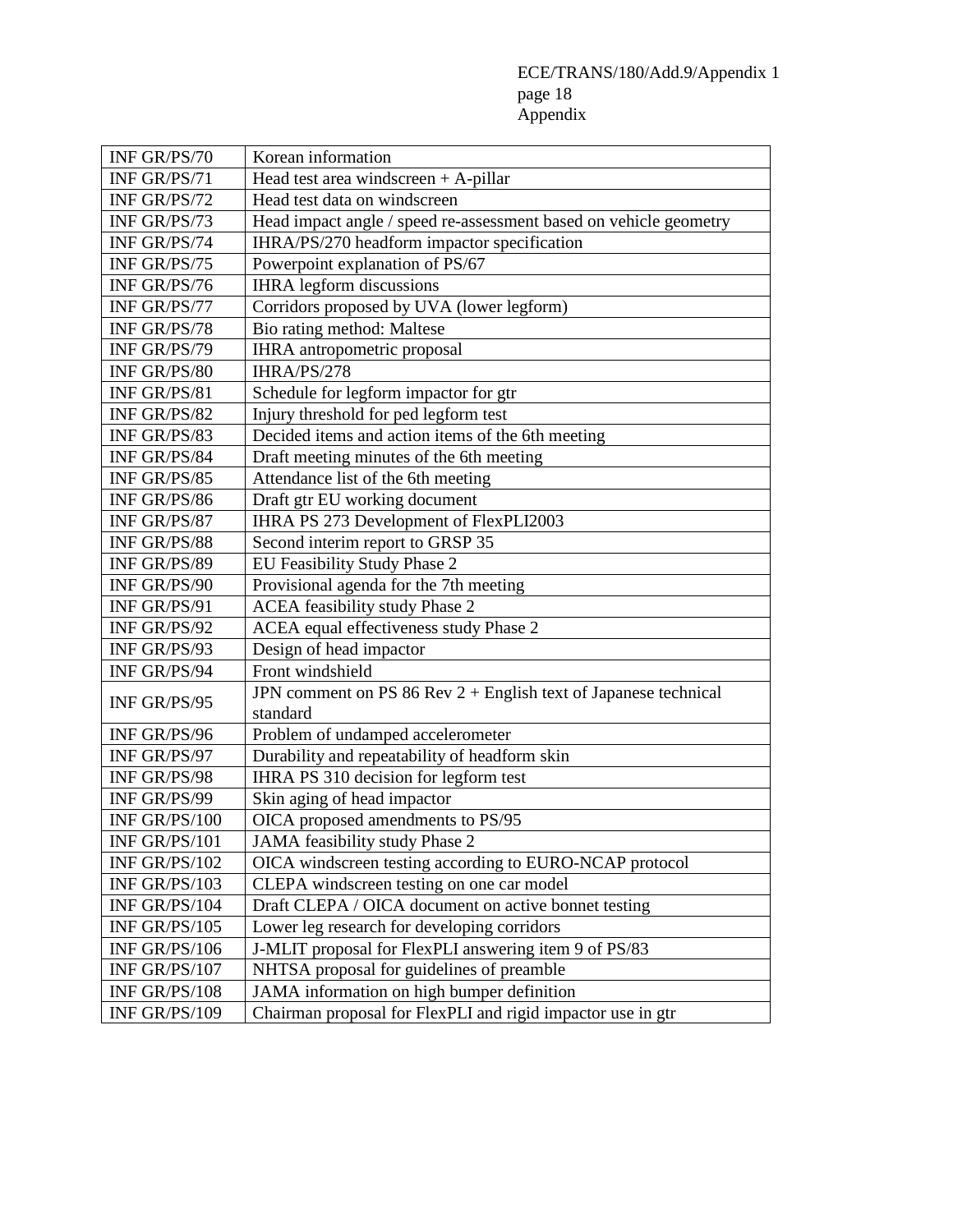| INF GR/PS/110 | OICA proposal for side and rear windscreen reference line               |
|---------------|-------------------------------------------------------------------------|
| INF GR/PS/111 | Guideline for preamble                                                  |
| INF GR/PS/112 | Action plan                                                             |
| INF GR/PS/113 | Revision of draft gtr                                                   |
| INF GR/PS/114 | Attendance list                                                         |
| INF GR/PS/115 | Draft meeting minutes of the 7th meeting                                |
| INF GR/PS/116 | Cleaned up version of draft gtr                                         |
| INF GR/PS/117 | Preamble and draft gtr off doc for GRSP 37                              |
| INF GR/PS/118 | Provisional agenda for the 8th meeting                                  |
| INF GR/PS/119 | ISO Activities for Pedestrian Safety                                    |
| INF GR/PS/120 | EC final feasibility study                                              |
| INF GR/PS/121 | GRSP/2005/3 as amended during GRSP/37                                   |
| INF GR/PS/122 | GRSP-37-18                                                              |
| INF GR/PS/123 | GRSP-37-15                                                              |
| INF GR/PS/124 | GRSP-37-16                                                              |
| INF GR/PS/125 | Short report on comments received during GRSP-37                        |
| INF GR/PS/126 | July meeting task list                                                  |
| INF GR/PS/127 | Presentation on EU Phase 2                                              |
| INF GR/PS/128 | The need for harmonised legislation on pedestrian protection            |
|               | Comparison between the J standard and the EU Phase 2 proposal for       |
| INF GR/PS/129 | head testing                                                            |
| INF GR/PS/130 | List of references for EU / EEVC on head impact angles                  |
|               | Analysis of pedestrian accident situation and portion addressed by this |
| INF GR/PS/131 | gtr                                                                     |
| INF GR/PS/132 | gtr testing and what it means for the US situation                      |
| INF GR/PS/133 | Proposal to solve the undamped accelerometer problem                    |
| INF GR/PS/134 | Concerns on paragraph 7.4. with testing on the centre of the windscreen |
| INF GR/PS/135 | OICA proposal for paragraph 3.33                                        |
| INF GR/PS/136 | OICA proposal for a mass for the upper leg impactor                     |
| INF GR/PS/137 | OICA proposal on definition of high bumper vehicles                     |
| INF GR/PS/138 | Economic effectiveness study from Korea                                 |
| INF GR/PS/139 | Action list of 8th meeting                                              |
| INF GR/PS/140 | IHRA Injury breakdown background document for PS/131                    |
| INF GR/PS/141 | Update of PS67 on certification standard for deployable systems         |
| INF GR/PS/142 | Relative humidity of Korea                                              |
| INF GR/PS/143 | Draft gtr based on INF GR/PS/121 as amended during the 8th meeting      |
| INF GR/PS/144 | Draft meeting minutes of the 8th meeting                                |
| INF GR/PS/145 | Attendance list 8th meeting                                             |
| INF GR/PS/146 | Flex-TEG Activities updating PS 124                                     |
| INF GR/PS/147 | Actions 1 3 4 6 9 of 8th meeting                                        |
| INF GR/PS/148 | Action 9 of 8th meeting doc FTSS_4[1].5kg_headform                      |
| INF GR/PS/149 | Adult headform moment of inertia                                        |
| INF GR/PS/150 | Development of a head impact test, Glaeser                              |